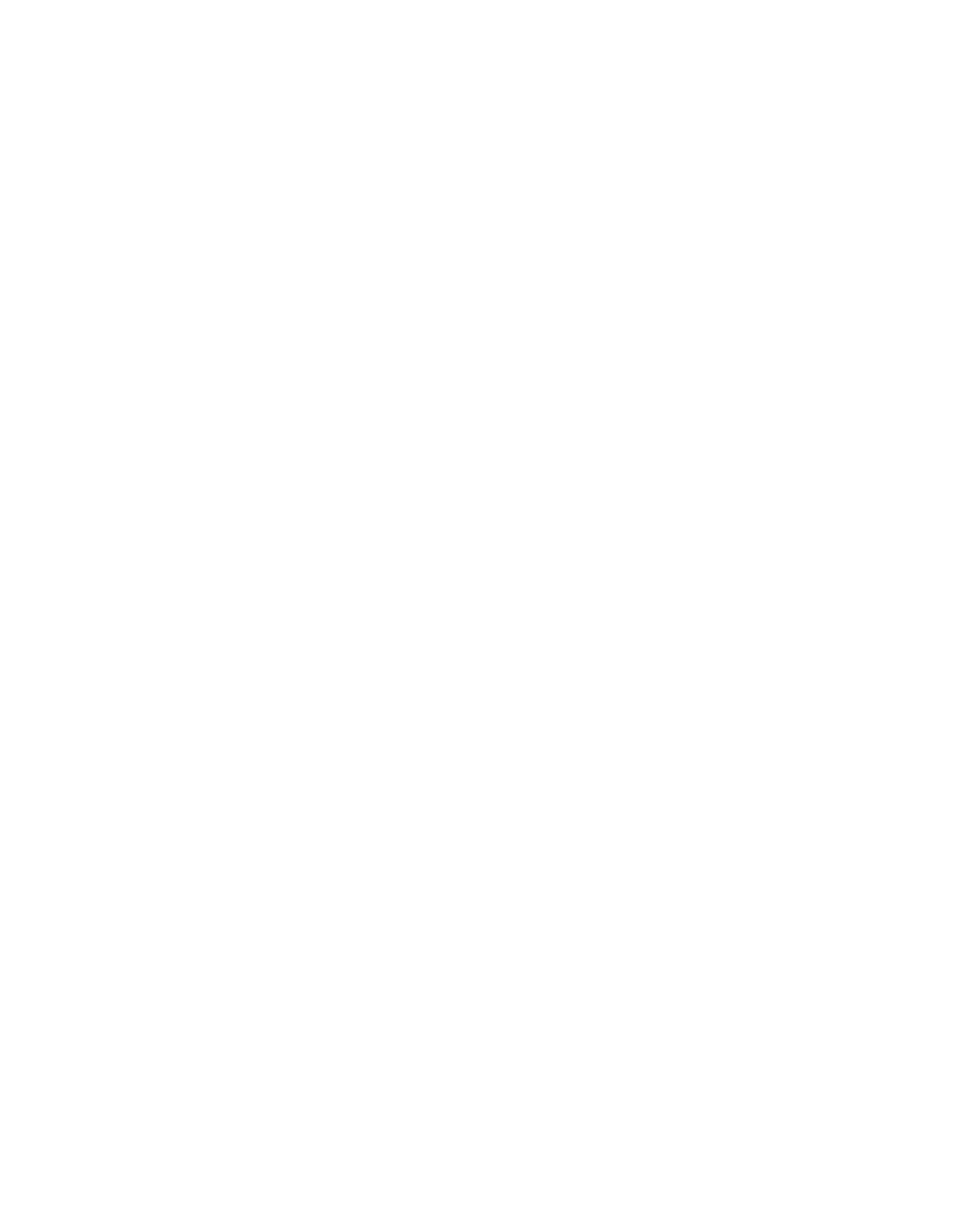### Message from the Minister, Chair, and President and CEO

Having followed through with the *jobsHere* plan for our economy, Nova Scotia took additional strides forward in 2011. The past year has seen the creation of the Nova Scotia Jobs Fund, and ERDT has worked collaboratively with NSBI and other departments and agencies to develop the Workforce Strategy, the Productivity and Innovation Strategy, and the International Commerce Strategy.

Given the current economy, increased competition, and depleting budgets, the province must ensure Nova Scotia companies succeed and grow, while continuing to attract new, inward investment.

To achieve results under *jobsHere* and ancillary strategies, NSBI has a key leadership role to play. The 2012–2013 business plan focuses on the following priorities:

- • driving results through strategically identifying and targeting opportunities
- sector development
- • quality-focused pipeline development and management
- • maximizing client growth and sustainability
- improved responsiveness to business
- establishing an integrated service team

The NSBI team strives for performance excellence while remaining focused on achieving our business priorities. Transparency and attention to detail are at the core of our business approach—offering value and exceptional service to clients.

In 2012–2013, the NSBI team will work proactively to bring Nova Scotia businesses to the world and attract global investment to Nova Scotia. We must work directly with businesses and partners to achieve results for the province and grow Nova Scotia's economy.

Sincerely,

Percy Paris Minister of Economic and Rural Development and Tourism

Jim Eisenhauer Chair of the Board, Nova Scotia Business Inc.

Stephen Lund President and CEO, Nova Scotia Business Inc.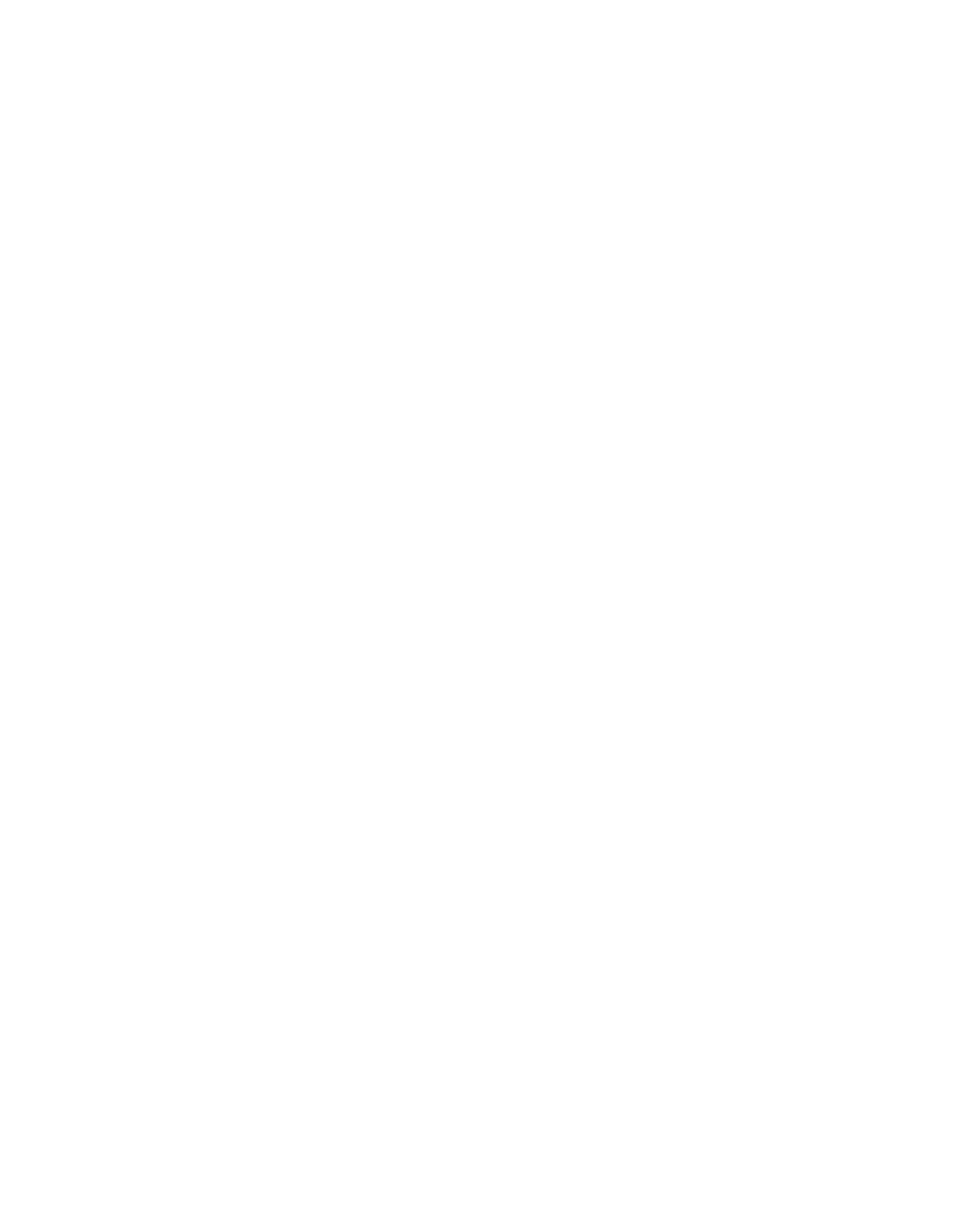Crown Corporation<br>**Business Plans** 

## Mission

*Through business development, NSBI drives a strong, prosperous, and globally competitive Nova Scotia.*

## Vision

As Nova Scotia's private-sector-led business development agency, Nova Scotia Business Inc. (NSBI) works with businesses to help them grow and prosper. NSBI attracts new companies to Nova Scotia and helps local companies meet their growth potential through global business development, financing, and venture capital.

#### NSBI's vision:

*To proactively deliver business development solutions that drive value to our clients and contribute to the economic growth of Nova Scotia.*

NSBI's mission and vision are aligned with *jobsHere*, the province's economic plan released in 2010. NSBI's business development operations are key to delivering results and supporting the success of this plan.

NSBI will focus its resources on delivering mandate-specific initiatives related to the three priorities of *jobsHere*.

## Mandate

NSBI is the business development agency for the Province of Nova Scotia. In conjunction with its partners, NSBI works directly with Nova Scotia businesses to bring them to the world and attract global investment to our province. Through a proactive approach, NSBI delivers results that directly contribute to Nova Scotia's economic growth. This is accomplished through

- • working to leverage new, inward investment to the province to further business growth, product development, market expansion, and export potential
- • NSBI will be the first point of contact for all commercial entities requiring business financing, with the exception of major industrials and operations of regional significance or strategic importance to the province
- • supporting existing business development, retention, and expansion
- proactively attracting new investment into the province through foreign direct investment (FDI), strategic venture capital partnerships, and foreign owned expansion/growth
- • assisting companies engaged in international commerce
- marketing Nova Scotia's business environment internationally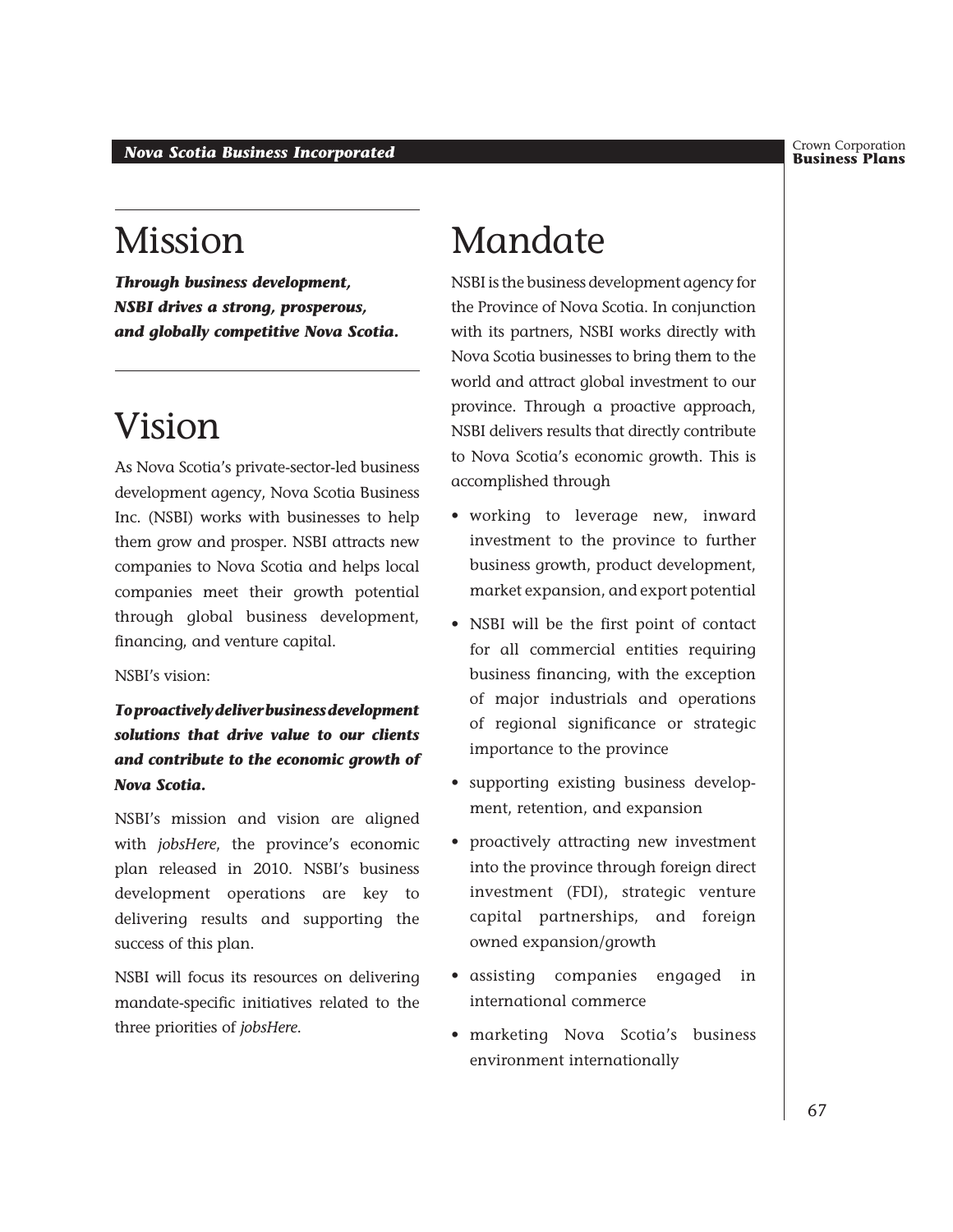

NSBI was created in 2001 to be Nova Scotia's business development agency, guided by a private-sector board of directors, to take a fresh approach to improving the economic opportunities available to all Nova Scotians. NSBI works to strengthen businesses, attract investment, and help them grow in Nova Scotia. Recognizing the state of the global economy and the province's fiscal challenges, NSBI believes its board of directors provides an effective decision-making and adjudication model.

In 2007, NSBI introduced its second fiveyear plan, outlining how the organization would continue to work with businesses and partners to provide business advice, business financing, and venture capital and to identify new opportunities through trade development and investment attraction.

NSBI's key accountability metric has evolved. The original focus was on the creation and maintenance of jobs; as was outlined in its second five-year plan, NSBI was focused on the total payroll created and retained by clients. In its third fiveyear plan, NSBI will focus on maximizing investment impact.

NSBI works with the Department of Economic and Rural Development and Tourism (ERDT) and other economic development organizations to provide programs and services that support businesses across the province. In doing this, NSBI is committed to

- • attracting the right type of investments
- supporting business in creating employment for Nova Scotia's highly skilled workforce
- • assisting Nova Scotian businesses in becoming more productive, competitive, and profitable

As NSBI continues to deliver results against its strategic plan, the agency continues to work with local and international companies to ensure they are innovative, productive, and competitive, resulting in higher-value jobs. All of these efforts combine to generate direct economic benefit lending to long-term, sustainable economic prosperity.

## Planning Context

The world economy has moved to a higher level of uncertainty. Last year saw natural disasters, political instability, and sovereign debt issues affect national and world economies. This level of uncertainty has not diminished. Political instability and sovereign debt issues continue. Central banks are walking the fine line of historically low interest rates to stimulate domestic demand and trying to keep the rates from being too stimulating for inflation and personal debt levels. Worldwide, governments have moved away from stimulus spending and towards fiscal restraint.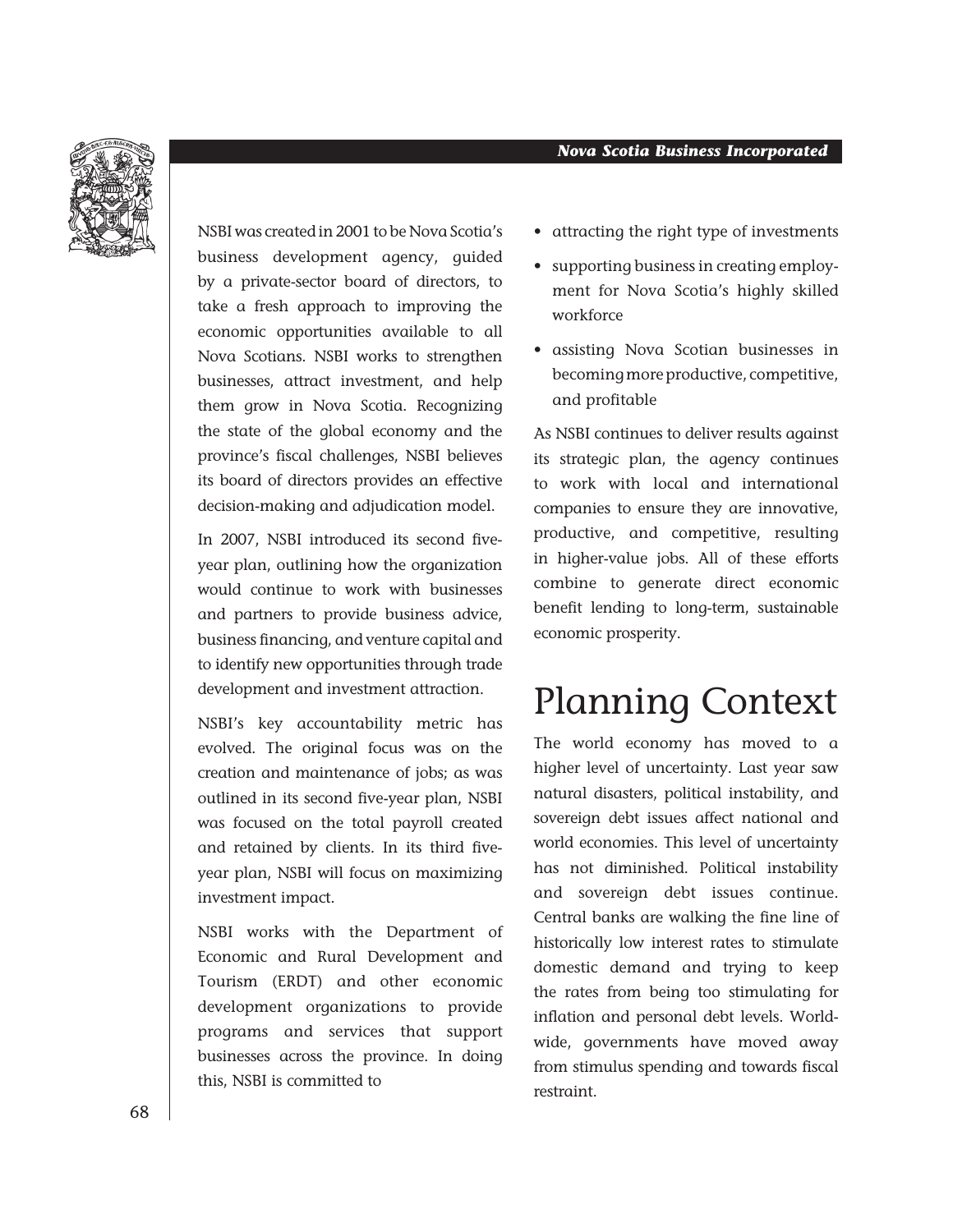With increased integration of the world economy and the pace of technological advancements, the Nova Scotia economy has been and will continue to be impacted. Nova Scotia is responding to this uncertainty by concentrating on core areas as outlined in *jobsHere*, *the plan to grow our economy*, released in November 2010. *jobsHere* has three interrelated priorities: learning the right skills for good jobs, growing the economy through innovation, and helping businesses be more competitive globally. These priorities are being further articulated in strategies such as Nova Scotia's Workforce Strategy, released in fall 2011.

Through the *jobsHere* plan, strategies have been and are being implemented that will improve innovation across all sectors and focus on strategic investments in innovation and productivity, increasing our competitiveness and creating highervalue jobs. By aligning investment, trade, and innovation priorities and focusing resources on key sectors, there are more opportunities for economic growth. *jobsHere* outlines specific activities that assist in developing a highly trained workforce and creating jobs and a secure future for Nova Scotians. *jobsHere* is a clear commitment from the Nova Scotia government to doing things differently in order to make life better for Nova Scotians. The plan supports all areas of the province and all sectors of the economy, meaning we all have a part to play.

As we move forward to a new fiscal period, the following are the top challenges affecting NSBI:

- • We face a reduced operating budget to effectively realize business growth opportunities and support economic strategy.
- • With only 1 in 34 Nova Scotia companies exporting, compared to the Canadian average of 1 in 23, Nova Scotia companies need to become more internationally focused in order to be competitive and successful in the future.
- • Nationally and internationally, jurisdictions have placed greater emphasis on attracting inward investment. These jurisdictions are using aggressive incentives, tax concessions, or other tools to attract targeted companies.
- • Once companies are attracted to Nova Scotia the incentive offered cannot be the only anchor to the province.

However, the following opportunities exist to be more strategic in how we address our challenges:

• Better coordination and delineation of service delivery across government will increase alignment and efficiencies in order to maximize opportunities with clients.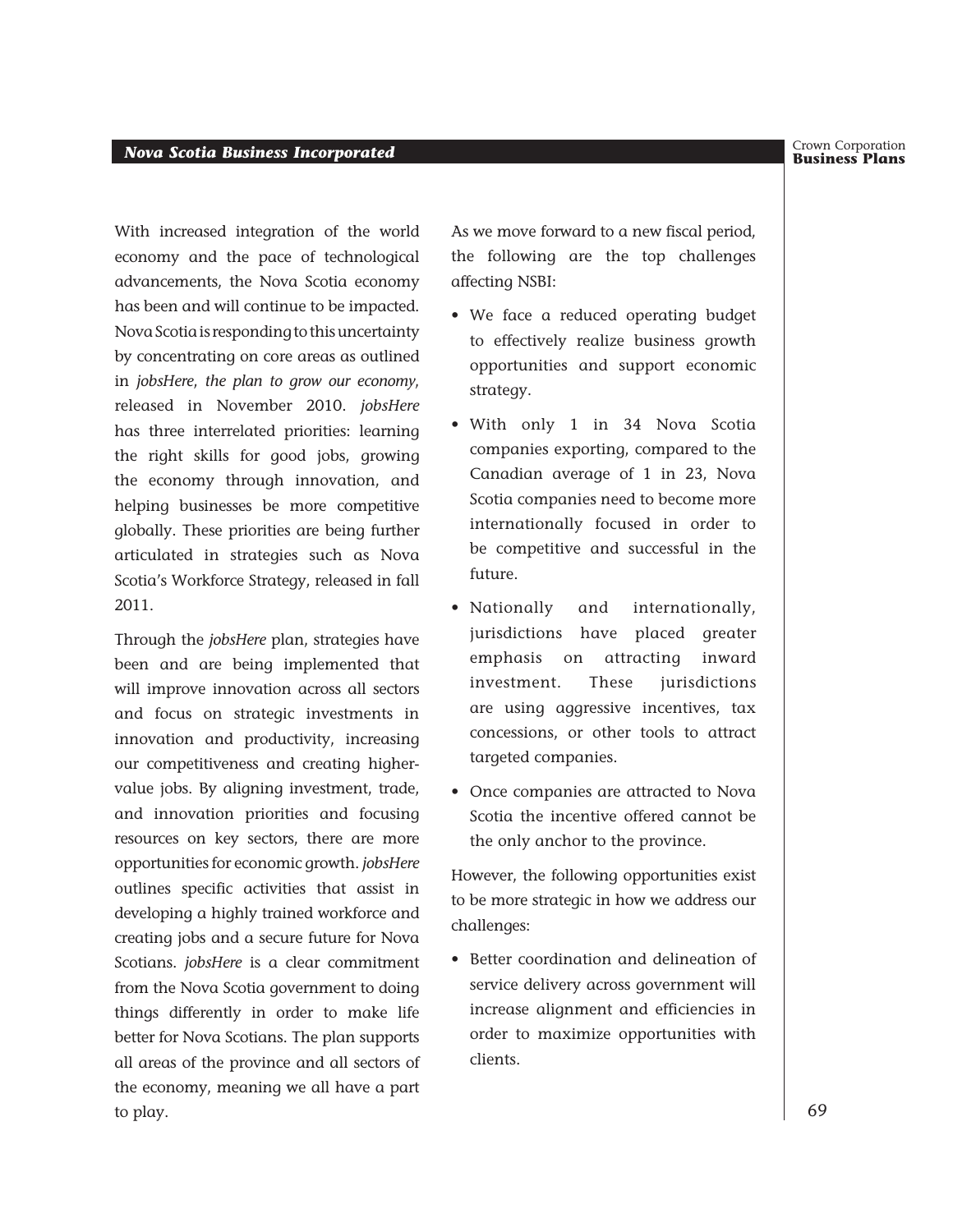

- • Under the province's new approach to international commerce, NSBI will have access to a broader set of resources to assist companies grow, diversify their current markets, trade internationally for the first time, and become more competitive through global trading.
- • NSBI can leverage the full suite of provincial economic development offerings.
- • NSBI needs to strategically focus and commit resources to companies that will yield the greatest economic benefit to the province and solidify their operations through helping companies invest and grow their operations in the province long-term. The competiveness of Nova Scotia must be demonstrated through its business costs, workforce, universities and colleges, and supply chain.

#### *Nova Scotia Business Challenges*

NSBI has also considered these additional key business challenges or trends during the development of its 2012–2013 business plan:

• New investments or expansion projects began trending upward in 2010 by 2 per cent, after a sharp decline experienced globally in 2009. While positive, the trend that started in 2010 is still significantly short of the 2008 peak for new global investments or expansion projects. Amid this weak

trend, competition to attract targeted companies to invest or expand has become greater since 2008 as provinces, states, and other jurisdictions respond to the recession by using Foreign Direct Investment (FDI) to stabilize and reverse negative growth in their communities.

- • High-value companies, such as the ones Nova Scotia is targeting, look for four key criteria when deciding to invest or expand: availability of skilled labour, scalability (ability to grow), business costs (including labour), and available incentives. Depending on the sector, Nova Scotia may be at a disadvantage in being competitive in any one of these areas.
- • Emerging markets such as those of Brazil, Russia, India, China, and Southeast Asia now attract a higher percentage of global investment dollars.
- The majority of Nova Scotia's international trade customers live in the northeastern United States. This region has been the mainstay of Nova Scotia's trading economy for generations. Approximately 75 per cent of Nova Scotia's exports head to the US, with Europe being a distant second.
- • Although the higher value of the Canadian dollar creates opportunities for Canadian-based operations to make foreign acquisitions or reduce costs on internationally sourced inputs, an increase in the value of the Canadian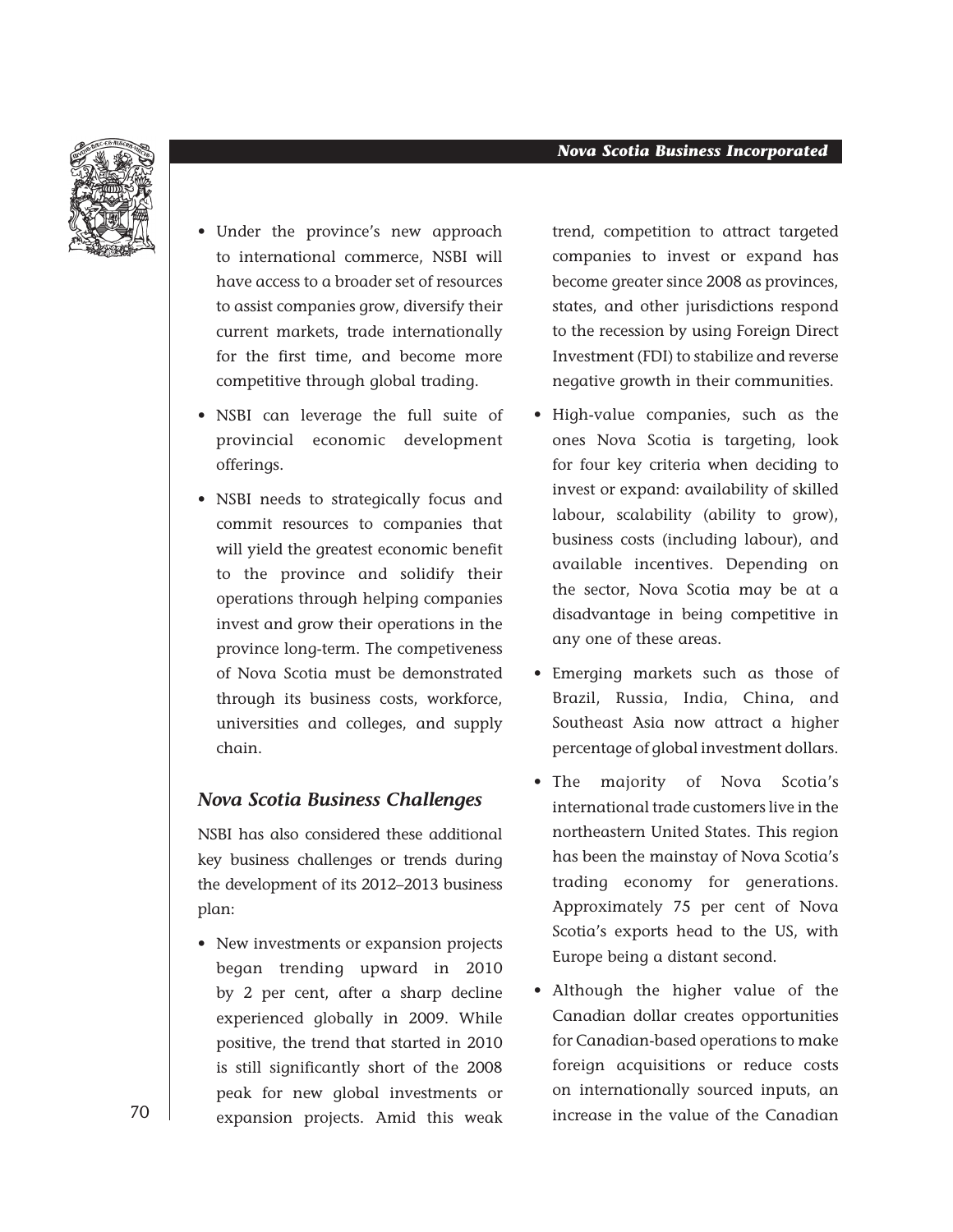dollar can increase the cost of doing business in Nova Scotia, which can lead to a decline in competitiveness for foreign direct investment and exports from the province.

- • Nova Scotia had five companies acquire Venture Capital financing in 2010, worth a total of \$10.4 million (Canada had 357 companies acquire Venture Capital financing in 2010, worth \$1.13 billion). Nova Scotia contributed 2.2 per cent to Canada's GDP in 2010 yet accounts for only 0.9 per cent of Venture Capital activity in Canada.
- • Nova Scotia's productivity is 75% of the national average; as well, growth in machinery, equipment, and ICT expenditures are not keeping up with the national average.
- • Some companies are experiencing shortages in key skills across a variety of sectors. These shortages range from traditional trades to information technology (IT). Companies competing globally, or planning to, require highly-skilled individuals to lead them through the challenges of international commerce.
- • With federal and provincial governments committed to eliminating their deficits by the fiscal year 2014– 2015, government spending growth is expected to run below 1 per cent over the forecast.

#### *Demographics*

The Nova Scotia population has remained relatively stable, growing 0.8 per cent from 2006 to 2011, at the same time the Canadian population grew 5.9 per cent. This was the second lowest increase in the country, as Newfoundland and Labrador grew only 0.1 per cent. Like Canada, Nova Scotia has found that net international migration has been the strongest source of population growth. Nova Scotia's July 1, 2011 population was estimated to be 945,437. The Nova Scotia Department of Finance population forecast has Nova Scotia's population remaining relatively stable over the next five years.

There are two trends that have implications for the economy. The first is the ongoing urbanization of population. This is a worldwide trend and Nova Scotia is not immune to it. Interprovincial migration has resulted in people moving to the Halifax Region from other economic regions in the province.

The second trend is the aging of the population. The baby boom that helped swell the labour force in the past decade is now aging. The leading age of the baby boom reached 65 in 2011. In Nova Scotia over 90 per cent of the labour force is drawn from the population 18–64. By 2017, this population is projected to decline by 27,200. In 2011, the Nova Scotia labour force declined 2,200 to 496,600. To maintain provincial tax revenue to support

Crown Corporation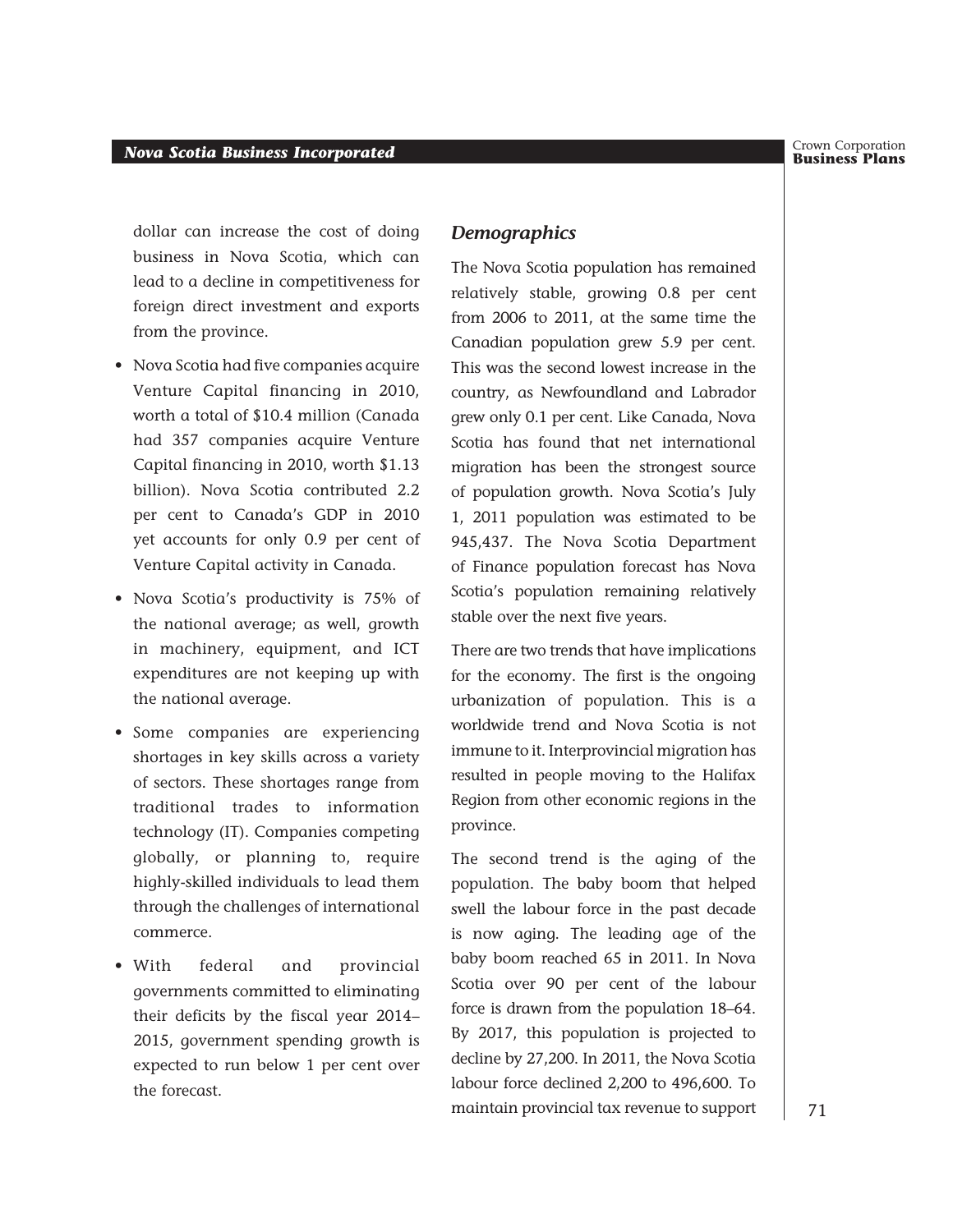

government services, our workers of the future must be working at higher-paying jobs in sectors that are competitive in the global market.

#### *Nova Scotia Business Opportunities*

NSBI has also considered these additional key business opportunities or trends during the development of its 2012–2013 business plan:

- • Regional projects provide great opportunity for Nova Scotia companies to engage in local and global supply chains and also provide a springboard or platform for enhancing FDI, innovation, and productivity investment. Major projects expected in the region include the following:
- • Capital spending related to the \$25 billion 30-year shipbuilding contract awarded by the federal government in October to Irving Shipyard is expected to begin in 2012.
- The Deep Panuke offshore natural gas project is scheduled to come online in the second quarter of 2012, providing a significant boost to natural gas production.
- In 2013 construction on the \$1.2 billion Maritime Transmission Link (as part of the Lower Churchill Project in Labrador) will ramp up. This project is expected to create 2,700 person-years

of employment (indirect and direct) in Nova Scotia and in Newfoundland and Labrador over a 30-year period.

- Almost 4 in 10 jobs in this province are dependent on international commerce. The value of our trade with other provinces and the rest of the world surpasses the total income earned by Nova Scotians. International exports and imports alone equal, on average, about 54 per cent of Nova Scotia's gross domestic product. Focus on increased international commerce will continue to present opportunities to increase provincial economic growth.
- • FDI also has considerable impact on productivity and innovation. Foreign firms are generally more productive and spend more on R&D, than their domestic counterparts. We must explore how to further increase the impact of FDI.
- • Currently, Nova Scotia's international commerce activities take place mainly within North America (75% of Nova Scotia exports go to the United States).
- • Although Europe's inward trade role (imports and investment) is growing rapidly, Nova Scotia's outward trade activities with Europe have been declining. Current EU trade negotiations will provide increased opportunity for Nova Scotia companies to grow their share of this market.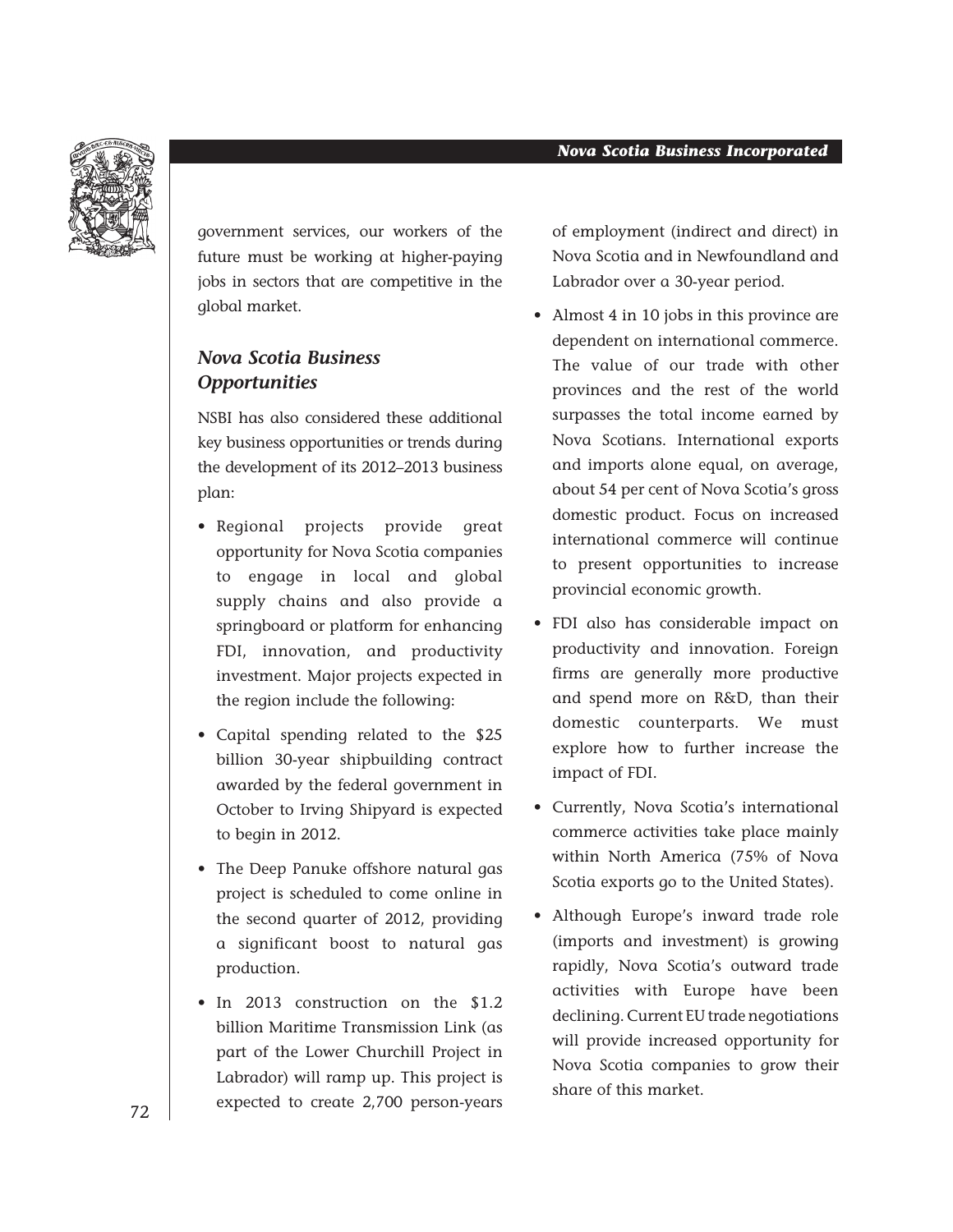#### **Business Plans** *Nova Scotia Business Incorporated*

- Nova Scotia's international commerce activity with Asia is minor, despite rapid growth in Asian countries again, presenting an opportunity for the province.
- Free trade and globalization have created significant changes in the way global markets operate, forcing Nova Scotian companies to adapt to the everincreasing pace, scale, and complexity of globalization in order to realize the opportunity it presents. Cost reductions in communications and transportation and the emergence of new technologies have enabled firms of all sizes to market their products and services internationally. This has increased the scope and scale of competition but also of opportunity. Adjusting to this new international marketplace requires that firms change the way they approach business and operate.
- An increased provincial focus on global value chains (GVC) driven by global trends will provide exciting opportunities for companies to grow internationally. Whether selling components or services into a GVC, establishing international operations, sourcing manufacturing inputs, or meeting international supply chain standards, the value chain model is one with which all companies must become familiar in order to thrive internationally. NSBI will support companies in meeting international

standards and certifications in order to participate in GVCs.

- • By collectively focusing on high-value, high-growth sectors, NSBI can identify FDI and sectorial synergies that create new investment and trade opportunities for domestic companies.
- • Venture capital investment offered through government agencies is critical to Nova Scotia's overall focus on innovation. Public-sector venture capital attracts additional national or international private-sector investment to our targeted companies. Venture capital is also another mechanism to attract new investment and innovation into the province.
- • With external factors continuing to pose threats to Canada's economic growth, the Bank of Canada is likely to remain cautious about raising interest, providing favourable conditions for companies to invest in technology and in research and development.

#### *State of the Economy*

NSBI considered the following key economic risk factors during the development of its 2012–2013 business plan:

• Global economic activity is expected to decline moderately, with consensus among Canada's five major banks forecasting worldwide 2012 GDP growth at 3.3 per cent, compared to 3.8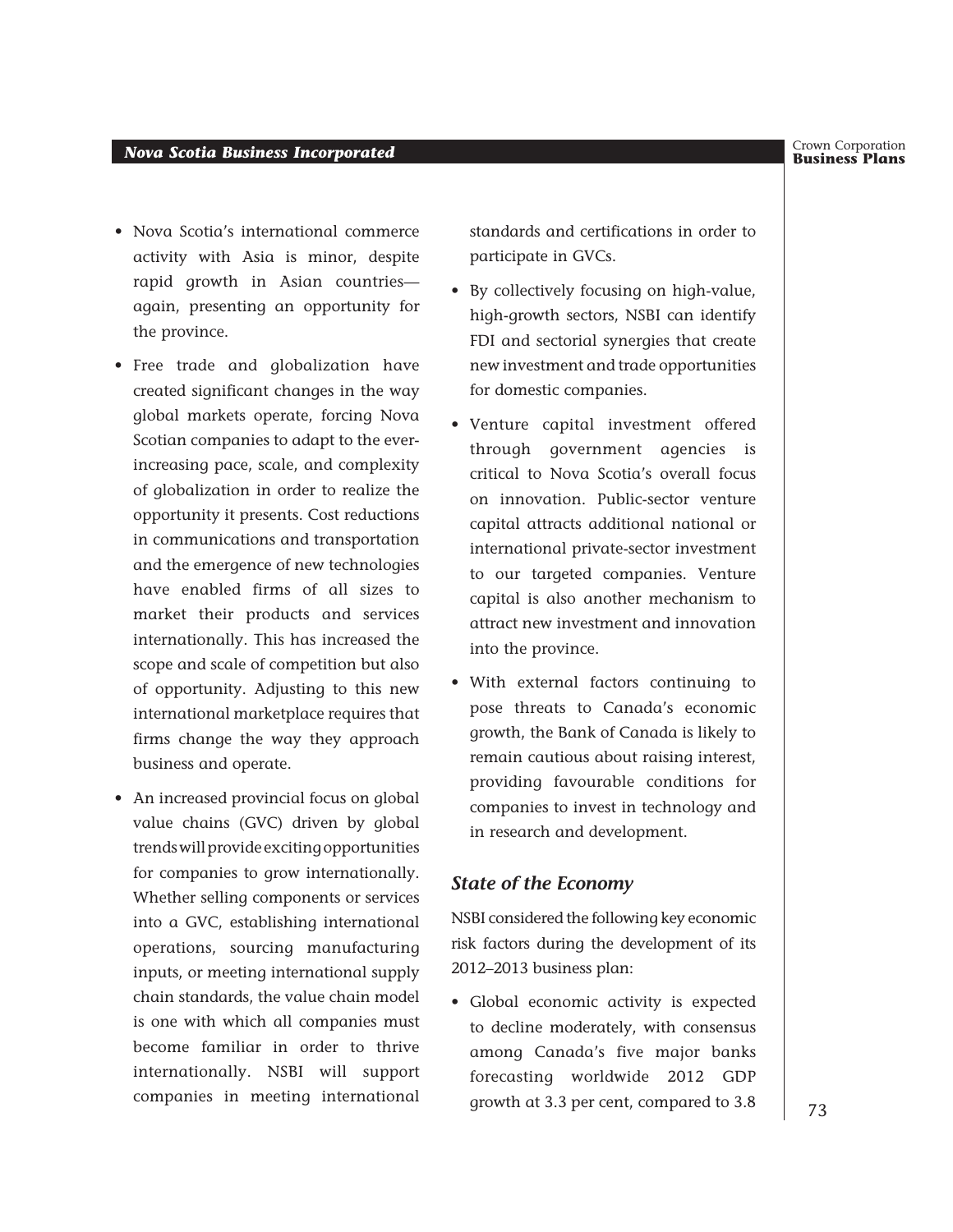

per cent in 2011. This performance is expected because of a number of factors: increasing fiscal tightening in many advanced nations, prior credit restraint in some key developing countries, and the effect of the eurozone's debt crises on international trade and credit. In January 2012 S&P downgraded several eurozone countries. While Germany managed to hold onto its AAA rating, France and Austria lost their AAA status and joined the United States with a rating of AA+. Spain and Italy were both downgraded, while the downgrade to Portugal stripped it of its investment grade standing.

- The consensus of Canada's five major banks forecast Nova Scotia's 2011 GDP growth at 1.5 per cent, while the forecast national GDP growth was 2.3 per cent. The economic view for Nova Scotia is slightly more optimistic in 2012, with forecast GDP growth at 1.7 per cent, while Canada is expected to grow by 2.0 per cent. This modest increase is expected to occur because of major projects in the province, such as the Shipbuilding contract.
- • For at least the last 24 months in Nova Scotia, monthly employment has shown no discernable trend. However, on an annual basis, the Nova Scotia economy has recovered from the employment loss of the recession that began in 2008, with employment

in 2011 being 800 above the 2008 level. Overall, employment numbers mask an ongoing restructuring in the Nova Scotia economy, as the share of natural resources and manufacturing employment has declined as these sectors have been influenced by global trends.

## Strategic Goals

In collaboration with its partners and consistent with NSBI's next five-year plan and *jobsHere*, NSBI will continue to support its core focus of working directly with businesses to deliver results for the province. NSBI's four key strategic pillars and goals will play important roles in shaping the province's economic growth over the coming years. NSBI's four key strategic pillars and goals are

**Results and impact**—To maximize the contribution NSBI and its clients have to the overall economic prosperity of the province of Nova Scotia

**Client success**—To have our clients consistently rate the relationship with NSBI as integral to their success

**Operational effectiveness**—To develop a culture of continuous improvement

**People**—To have an engaged high performance team with the right expertise and capabilities, empowered to achieve the organization's goals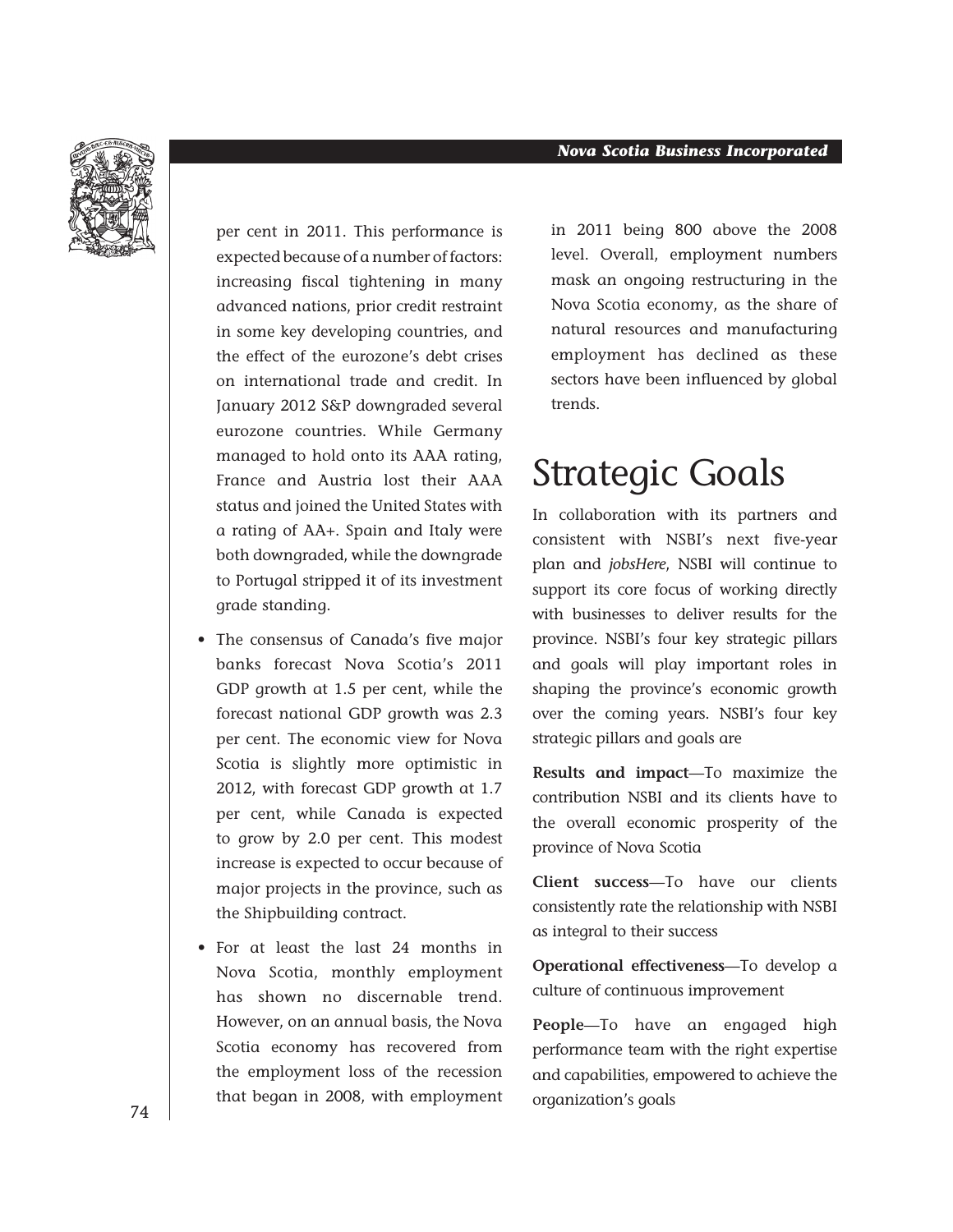## Core Business Areas

NSBI's core focus is to work directly with businesses and partners to deliver results for the province. To achieve this, the agency offers client-focused solutions through its core business expertise: trade development, business financing, venture capital, and investment attraction. These units are supported through NSBI's remaining business units corporate strategy and intelligence (CSI), marketing and communications, human recourses, corporate services and corporate office.

NSBI's core business functions are proactively focused on business development. These divisions work in concert to achieve NSBI's goal of bringing business to the world and attracting global investment to Nova Scotia. As a key delivery agent for the province's International Commerce Strategy, NSBI's focus in the international arena—making companies more competitive globally and attracting FDI to the province. NSBI also works with export focused companies in Nova Scotia, providing access to capital and leveraging new inward investment to the province to further business growth, product development, market expansion and export potential.

Business units such as corporate strategy and intelligence (CSI), marketing and communications provide support functions to both domestic business development and international commerce. These functions also provide direct client support, offering critical intelligence as well as advice on positioning and messaging.

#### *Business Financing*

The NSBI business financing team uses its knowledge of local industries, priority sectors and financial assistance structuring to provide solutions to Nova Scotia companies focused on competitiveness, productivity, growth and expansion. Solutions may include loans, guarantees, trade-related financing, and payroll rebates (see appendix 1) to companies in Nova Scotia.

NSBI financing, is designed to supplement other products in the marketplace that might not fully meet the needs of companies. Trade financing assists Nova Scotia companies to deliver on export related opportunities. Payroll rebates offered by business financing are used to incent incremental growth of Nova Scotia owned companies to encourage local growth, and supporting companies in priority sectors. NSBI's business financing experts are also active in the promotion and application assessment of ERDT's Productivity Investment Program (PIP), announced in December 2010. This program is designed to encourage businesses to become more productive, innovative, and globally competitive.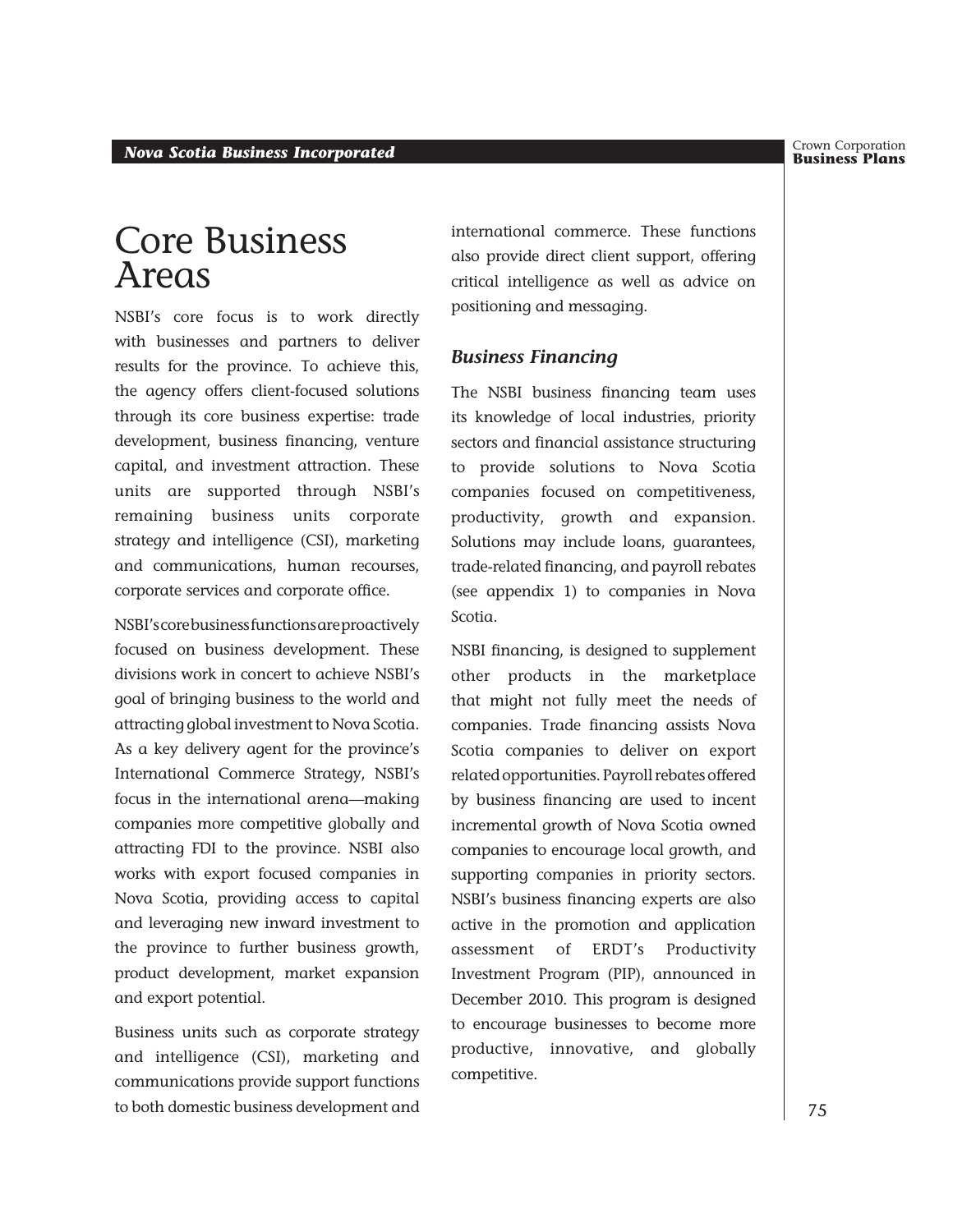

#### *Venture Capital*

Since starting in 2002, NSBI Venture Capital has invested in 16 companies and currently manages over \$48 million in capital. NSBI provides investments from between \$1 million to \$15 million with co-investors to assist companies throughout the province to further business growth, product development, and market expansion. NSBI Venture Capital's strategic investment focus is in mid- to late-stage market opportunities ranging from the life sciences to diverse opportunities in the multi-media, IT, and aerospace sectors.

NSBI Venture Capital actively invests in companies with a sustainable competitive advantage, truly disruptive technology, strong management team, and measurable sales based on high-growth revenue models. The Venture Capital team provides capital, strategic direction and advice to help promising companies achieve their full potential and provide a return on the invested capital. NSBI's Venture Capital practice is a complement to Innovacorp investments and offers a continuum of investment for innovative companies who have demonstrated potential for further growth.

#### *Trade Development*

NSBI's trade development team is focused on helping Nova Scotia companies be more competitive globally. Organized by sector, with geographic sub-specialties, the trade

development team works with businesses, universities and institutions throughout the province that have an exportable product, service or technology, or a need for sourcing external capital or inputs.

Partnered with provincial and federal government departments, agencies and industry associations, NSBI's Trade Development team is focused on taking companies to global markets to meet with potential buyers, partners, or suppliers. This year will see an increased focus on the development and implementation of market diversification plans, and market entry strategies for selected markets through the use of the Trade Market Intelligence (TMI) service.

Over the past few years, NSBI trade development executives have worked closely with new exporters, encouraging them to diversify trade outside of provincial borders. Specifically, outreach through initiatives such as the ACOA Nova Scotia/ NSBI In-Market Education Missions, Trade Team Nova Scotia's Export Rallies, Doing Business in…sessions, and NSBI's leadership of the provincial Export Achievement Awards have exposed many new companies to the opportunities presented by international trade.

Another key area of focus for NSBI trade development is working with Nova Scotia businesses to track and pursue opportunities with International Financial Institutions (IFIs) such as the World Bank, the Inter-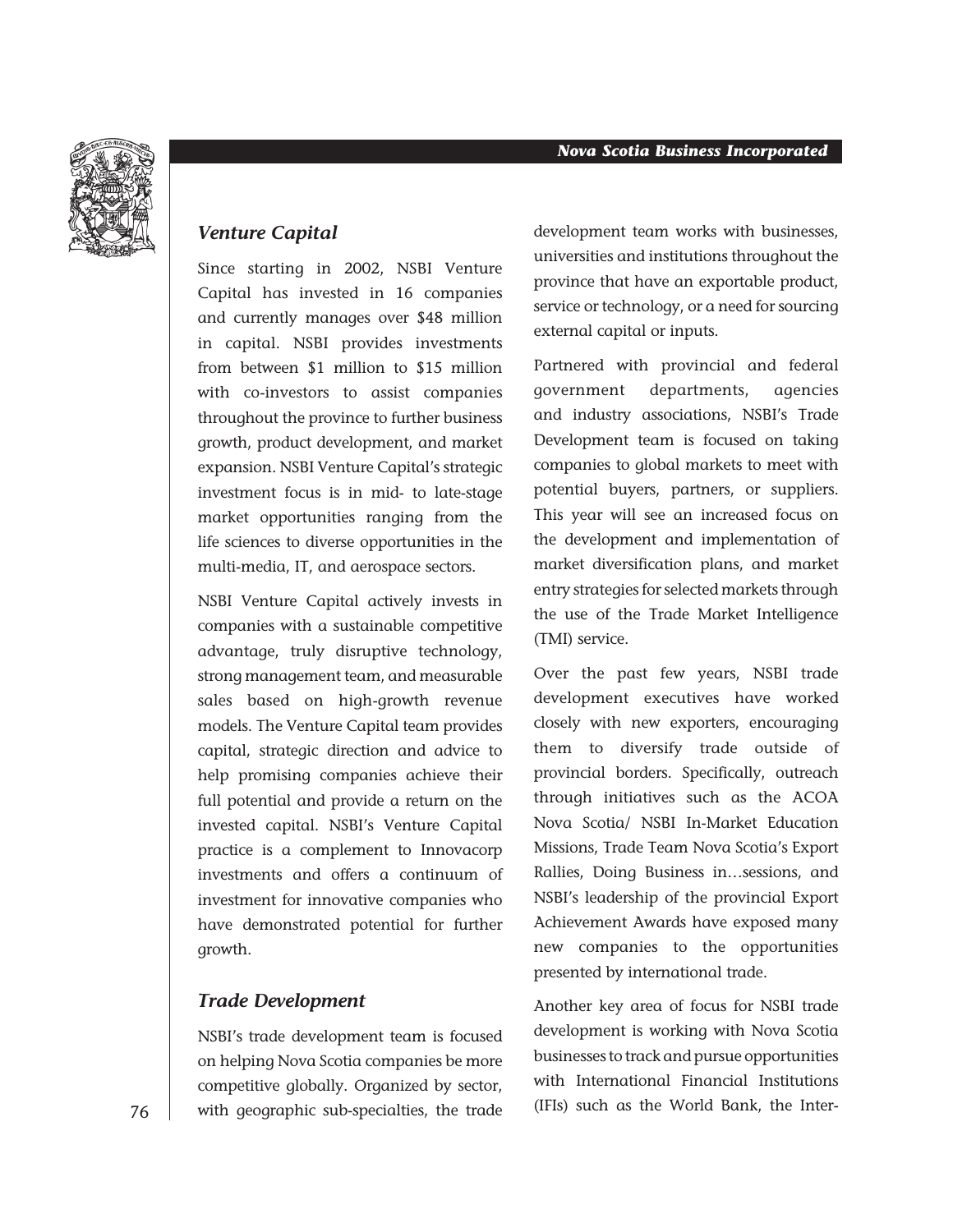#### Crown Corporation

#### *Business Incorporated* **Business** *Incorporated* **Business Plans** *Business Plans*

American Development Bank, the African Development Bank, and the Caribbean Development Bank. NSBI subscribes to procurement databases and facilitates access to them through its IFI Resource Centre. NSBI is also home to the province's Private Sector Liaison Officer (PSLO) to the World Bank. This position serves as liaison between the private sector in the province and the IFIs, particularly the World Bank.

The NSBI trade development team also supports government departments and agencies that have products and services of interest to foreign markets, to help them prepare their products for sale and connect with potential buyers in these markets.

#### *Investment Attraction*

The NSBI investment attraction team comprises sector-focused specialists who attract sustainable, export-oriented, and value added business investment to the province.

In pursuing this goal, NSBI takes an aggressive, targeted, opportunity-driven approach to attract FDI and expanding businesses that have a strong fit with Nova Scotia's key assets and strategic sectors. NSBI investment attraction specialists proactively promote the competitive advantages of doing business in Nova Scotia and validating the client business case to invest. To compete for this investment Nova Scotia must offer incentives. One such incentive is the payroll rebate, a performance-based

incentive offered to eligible companies expanding in, or locating to Nova Scotia (see Appendix 1). The advantage of this incentive is that it only pays out to the company after they have fulfilled their job growth, salary and investment commitments. NSBI's investment attraction team leverages the full suite of provincial economic development offerings to deliver the ideal client solution that best supports the client's business case and the provincial economic benefit.

The investment attraction team works closely with the trade development team to identify and leverage joint opportunities internationally such as conferences and investment forums. The two teams also work together to ensure that export-oriented domestic companies are positioned to partner or supply goods and services to international companies attracted to the province.

The NSBI investment attraction team also works directly with ACOA, DFAIT, ERDT and other government partners to attract inward investment to Nova Scotia. NSBI uses the entire provincial business development toolkit to remain competitive with other competing jurisdictions.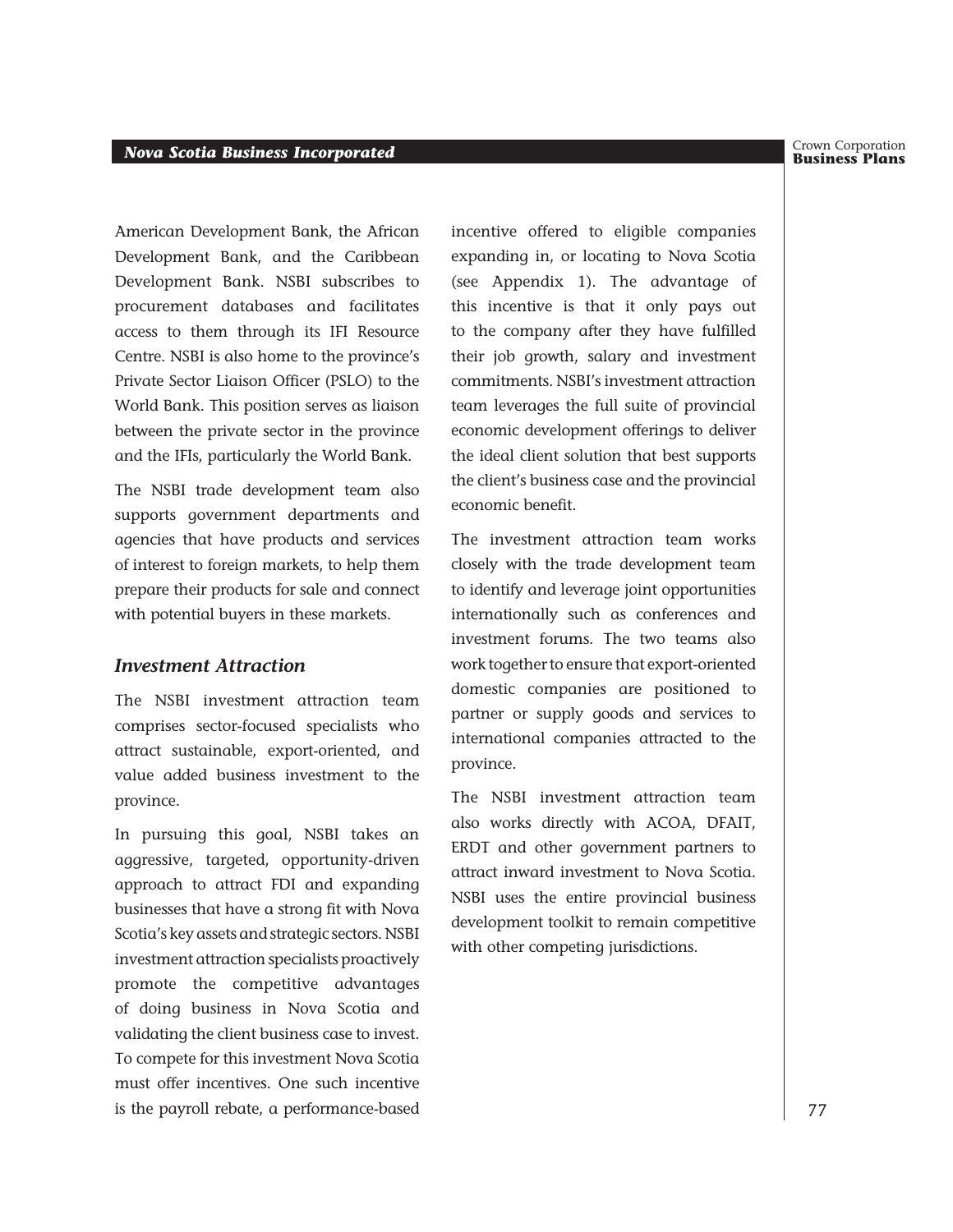

## Priorities for 2012–2013

NSBI will release its next 5-year plan in September of 2012. Structurally, the plan outlines four strategic pillars and goals that will guide its operation between 2012 and 2017. Underpinning each pillar are 5-year strategies that focus the organization on achieving its goals, resulting in significant economic impact to the Province of Nova Scotia. Each of these strategies has alignment with the priorities of the current fiscal year and will direct NSBI's activity accordingly.

The first year of our 5-year plan will focus on developing the foundation elements required to achieve NSBI's strategic goals and support the success of the provincial economic strategy, *jobsHere*. This transition year in planning will allow a comprehensive evaluation of the last five years, and futher refining of the five-year plan will be reflected in next year's business plan. NSBI will continue to build on the work and success of the past ten years, with increased emphasis on its core values: creativity, accountability, professionalism, and excellence.

In order for NSBI to more effectively achieve its strategic goals and support the implementation of *jobsHere*, the following key priorities have been identified:

#### **A. Driving results through strategically identifying and targeting opportunities**

NSBI's differentiator is its client-centric model. This approach to business development over the past 10 years has led to increased provincial investment, jobs, and payroll growth, as well as to more productive and competitive domestic businesses. Increased competition for investment, talent, and market share requires NSBI to focus its limited resources on opportunities that will have the greatest positive economic impact. It will be accomplished through:

**1. Sector development** in Nova Scotia will continue to be a key priority for NSBI and its partners. NSBI must be targeted, focusing on sectors and assets that can be leveraged to achieve maximum results. In order for Nova Scotia to be successful in growing and developing these sectors it must continue to address the following key business needs: availability of skilled labour, scalability (ability to grow), business costs (including labour), and available incentives.

NSBI Key Business Sector Focus:

- Financial Services—Insurance/Fund Administration
- • Defence, Security, and Aerospace
- Information Technology
- • Gaming/Interactive Media
- • Life Sciences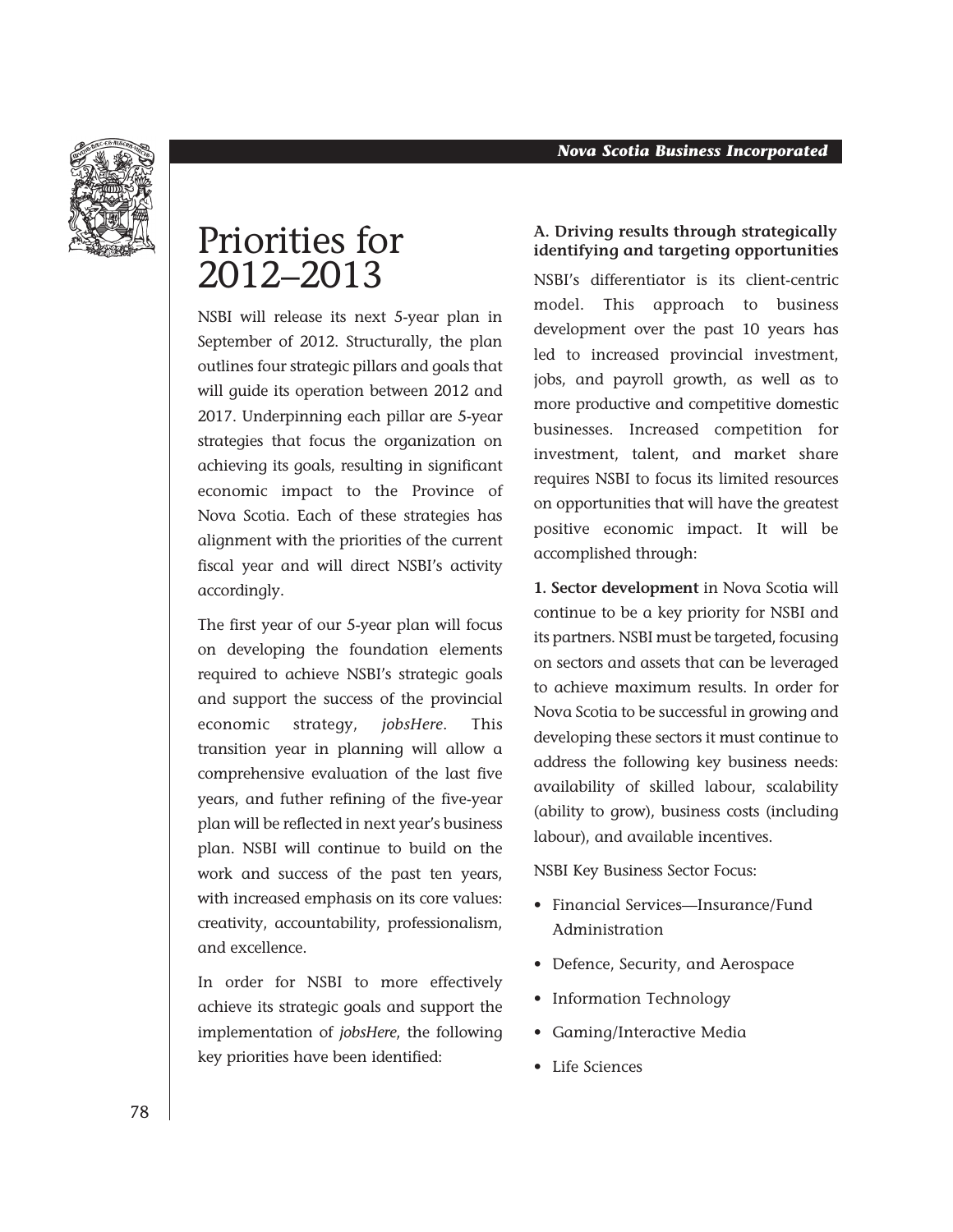- Ocean Technology
- Clean Technology
- BPO/KPO/Shared Services
- • Manufacturing

In 2012–2013 NSBI will

- • continue to collaborate with ERDT on the development and implementation of provincial-sector strategies and action plans
- • collaborate with government partners to support the development of better labour market information, which will influence Nova Scotia's value proposition and the competitiveness of specific sectors
- • connect its clients to university research initiatives and innovation partnerships to support further research and development investment
- • work with its partners to map and analyze Nova Scotia's unique assets, identify specific investment targets, and enhance the provincial value proposition

**2. Quality-focused pipeline development and management** will be a key priority for NSBI and its partners. Through a strategic sales process NSBI will identify and develop opportunities and ensure their alignment with the provincial government's goals and objectives.

In 2012–2013 NSBI will

- enhance the criteria to identify highpotential clients for business finance, trade, and investment attraction to target
- • conduct analysis and modeling of existing client success factors and decision criteria to enhance client business cases and Nova Scotia positioning
- • focus on high-priority markets for FDI inflow and export prospecting
- identify supply-chain gaps within major economic projects (e.g. shipbuilding)
- • enhance a Nova Scotia Ambassadors program to refer opportunities and create greater awareness of Nova Scotia's value proposition
- • actively engage in-market consultants
- • lever anchor companies and the domestic supplier base to attract investment

**3. Maximizing client growth and sustainability** in Nova Scotia will be an important focus for NSBI in 2012–2013 and over the next five years. NSBI and its partners want to attract, grow, and retain companies that will yield the greatest economic benefit and solidify their operations through helping companies to invest and grow in the province long-term. In order for this to happen, companies must choose Nova Scotia based on competitive business costs, workforce, universities and colleges, and supply chains.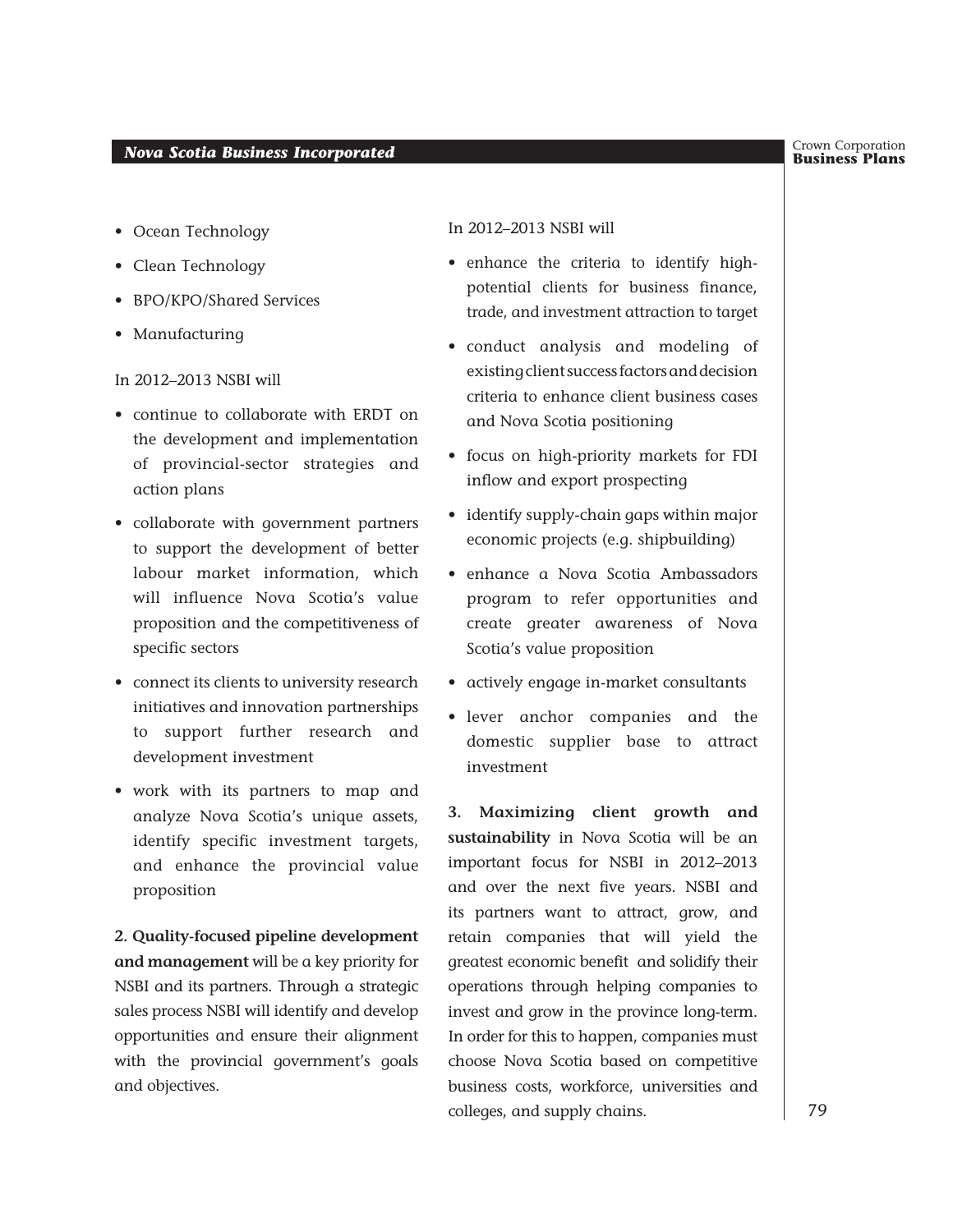#### *Nova Scotia Business Incorporated*



#### In 2012–2013 NSBI will

- harvest existing foreign direct investment for incremental growth and investment (head office visitation program)
- • support international commerce by providing customized market intelligence for Nova Scotia businesses on products or services in markets of interest
- • analyse top FDI clients by region and develop a long-term strategy with key partners to ensure their growth and sustainability in the province; leverage key economic growth projects/contracts and clients to further develop supplier base and identify opportunities to expand into global supply chains
- • facilitate provincial adoption/ engagement of new FDI clients to encourage community engagement leading to great corporate citizens
- • support companies to partner with and leverage the innovation capacity of Nova Scotia-based FDI companies and universities
- explore ways to help FDI clients to grow by investigating business development opportunities in foreign markets through export activity (Assisting FDI companies to attract contracts to their Nova Scotia operations will solidify their investment in this province and help them fulfill their growth mandate. This level of support on the ground helps further distinguish the province's offerings from competing jurisdictions.)

**B. Improved responsiveness to business** is crucial for NSBI to meet its clients' needs and expectations. Whether it's a working capital loan, market intelligence, or business development incentives in order to add business value and respond to client and market needs, improved response times are required.

#### In 2012–2013 NSBI will

- undertake a process improvement review to more accurately respond to business needs in all of NSBI's business units
- set realistic and measurable timelines concerning the transaction process in order to appropriately manage client expectations
- • conduct a post-transaction review to ensure process was conducive to business needs and to determine if further process improvements are required
- share information learned and observations with partners across the system

**C. Establishing an integrated service team** will enable NSBI to effectively leverage provincial resources. Better coordination and delineation of service delivery across government will increase alignment and efficiencies in order to maximize opportunities with clients.

#### In 2012–2013 NSBI will

- • identify programs and support-gaps
- • establish an Innovacorp/NSBI graduate program to ensure effective support to new innovative companies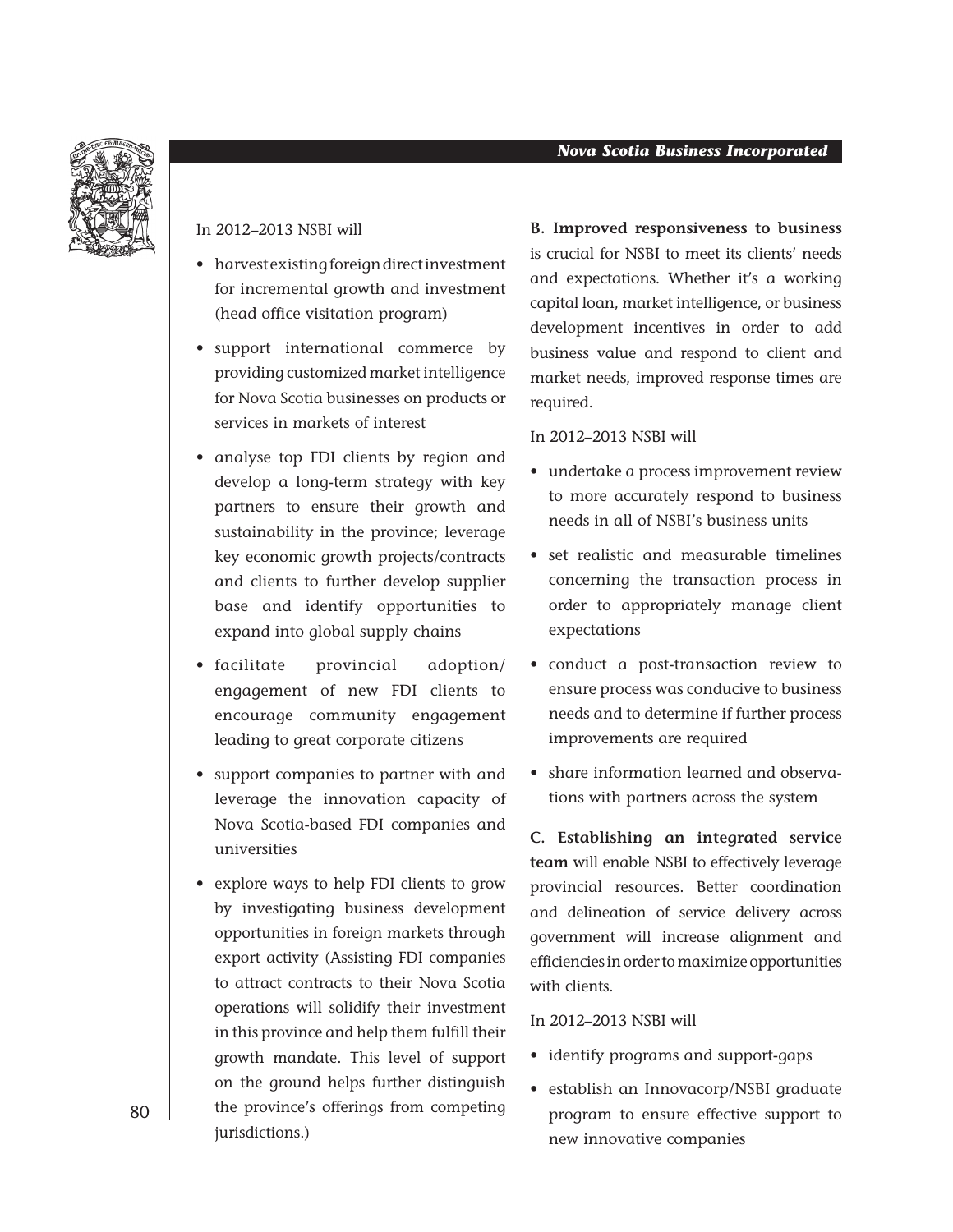#### *Business Incorporated* **Business** *Incorporated* **Business Plans** *Business Plans*

• support partners in tailoring programs and aligning resources by sharing client requirements and intelligence

#### **D. Through Organizational Development**

NSBI will be ready with a flexible Human Resource Strategy to tackle the complexities of these priorities, ensuring our people are working towards performance excellence by being creative, professional, and accountable.

In 2012–2013 NSBI will

- • adapt our organizational structure to better facilitate a client services culture by regrouping tasks to create welldesigned jobs
- • using an integrated performance management process, review and adjust key performance indicators to ensure that we are encouraging and rewarding the right behaviours to drive superior results while being efficient
- • continue to develop and train staff to take on new roles and to prepare them for future opportunities within the organization

Crown Corporation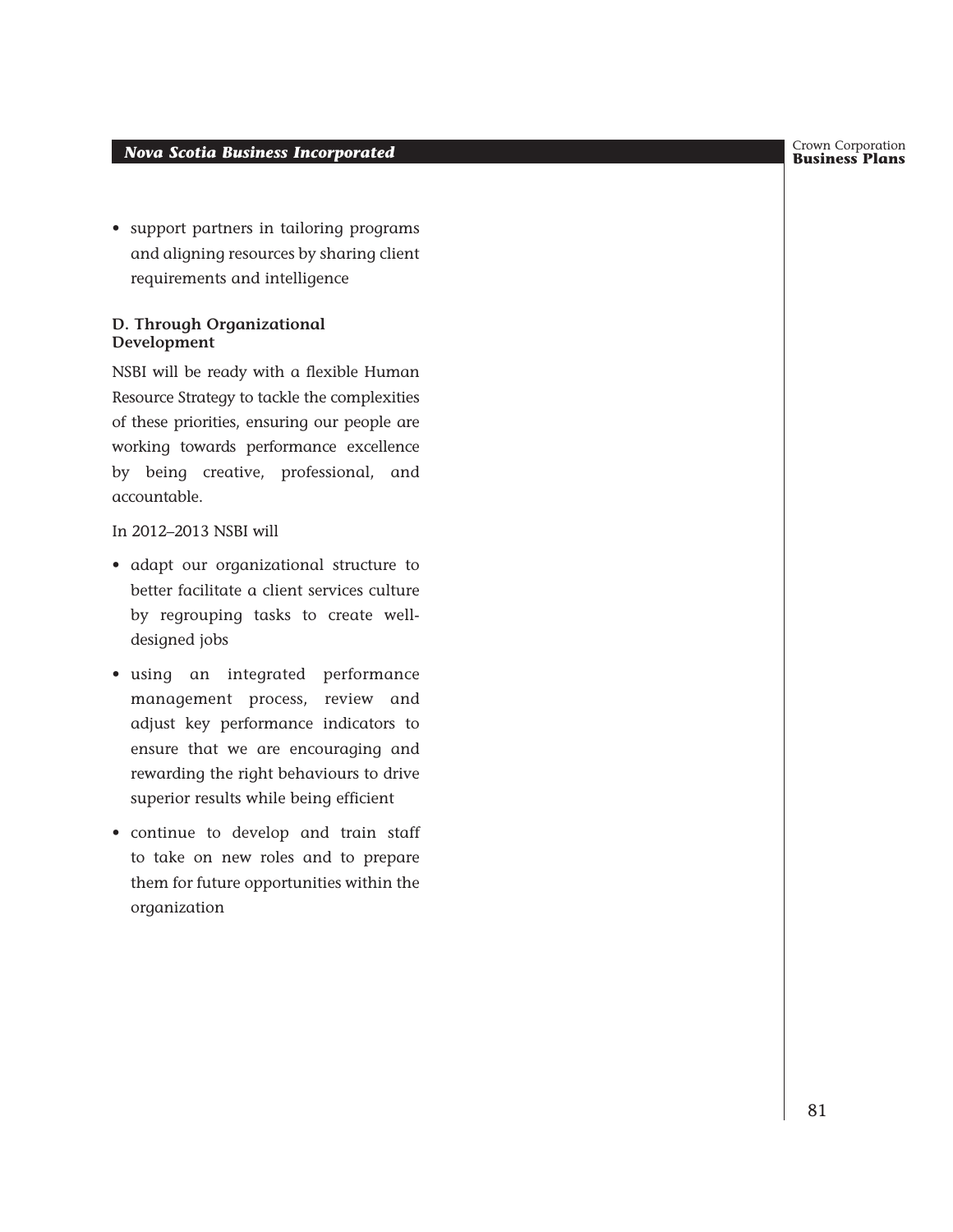

## Budget Context

By absorbing inflationary pressures and functioning with a reduced operating budget, NSBI must continue to find efficiencies so that results are not negatively affected.

|                                           | Estimate<br>$2011 - 12$<br>(\$000) | Forecast<br>2011-12<br>(\$000) | <b>Estimate</b><br>2012-13<br>(\$000) |
|-------------------------------------------|------------------------------------|--------------------------------|---------------------------------------|
| Revenue                                   |                                    |                                |                                       |
| Provincial grants:                        |                                    |                                |                                       |
| Operating grant (note 1)                  | 10,695                             | 10,308                         | 9,994                                 |
| Strategic Investment Funds                | 14,947                             | 12,027                         | 15,563                                |
| Loan valuation allowance                  | 2,037                              | 2,037                          | 2,017                                 |
| Gain on sale of parks                     | 335                                | 443                            | 467                                   |
| NS Business Fund expenses: loans          | 7,263                              | 6,714                          | 6,845                                 |
| NS Business Fund expenses: parks          | 127                                | 175                            | 337                                   |
| Miscellaneous revenue                     | 1,541                              | 2,161                          | 1,520                                 |
|                                           | 36,945                             | 33,865                         | 36,743                                |
| <b>Expenses</b>                           |                                    |                                |                                       |
| Operating expenses                        | 12,236                             | 12,469                         | 11,513                                |
| Strategic investments                     | 14,947                             | 12,027                         | 15,563                                |
| Provision for credit losses               | 2,037                              | 3,673                          | 2,017                                 |
| NS Business Fund expenses: loans          | 5,976                              | 5,495                          | 5,574                                 |
| NS Business Fund expenses: parks (note 2) | 1,004                              | 1,734                          | 1,338                                 |
|                                           | 36,200                             | 35,399                         | 36,005                                |
| <b>Excess of revenue over expenses</b>    | 745                                | (1, 533)                       | 738                                   |

Notes:

(1) The 2011–12 status quo budget to be transferred to Department of Economic and Rural Development and Tourism effective April 1, 2012 to fund the Business Advisory Services division. Division now falls under the department.

(2) The 2011–12 budget has been restated to capture the impact of the adoption of PSAB rules by NSBI effective April 1, 2011. An offsetting expense representing transfer payments is now required to be booked to recognize the net proceeds of sale of assets remitted to the province. Previously such remittances were booked as balance sheet items because they flowed to the Province in the form of a dividend.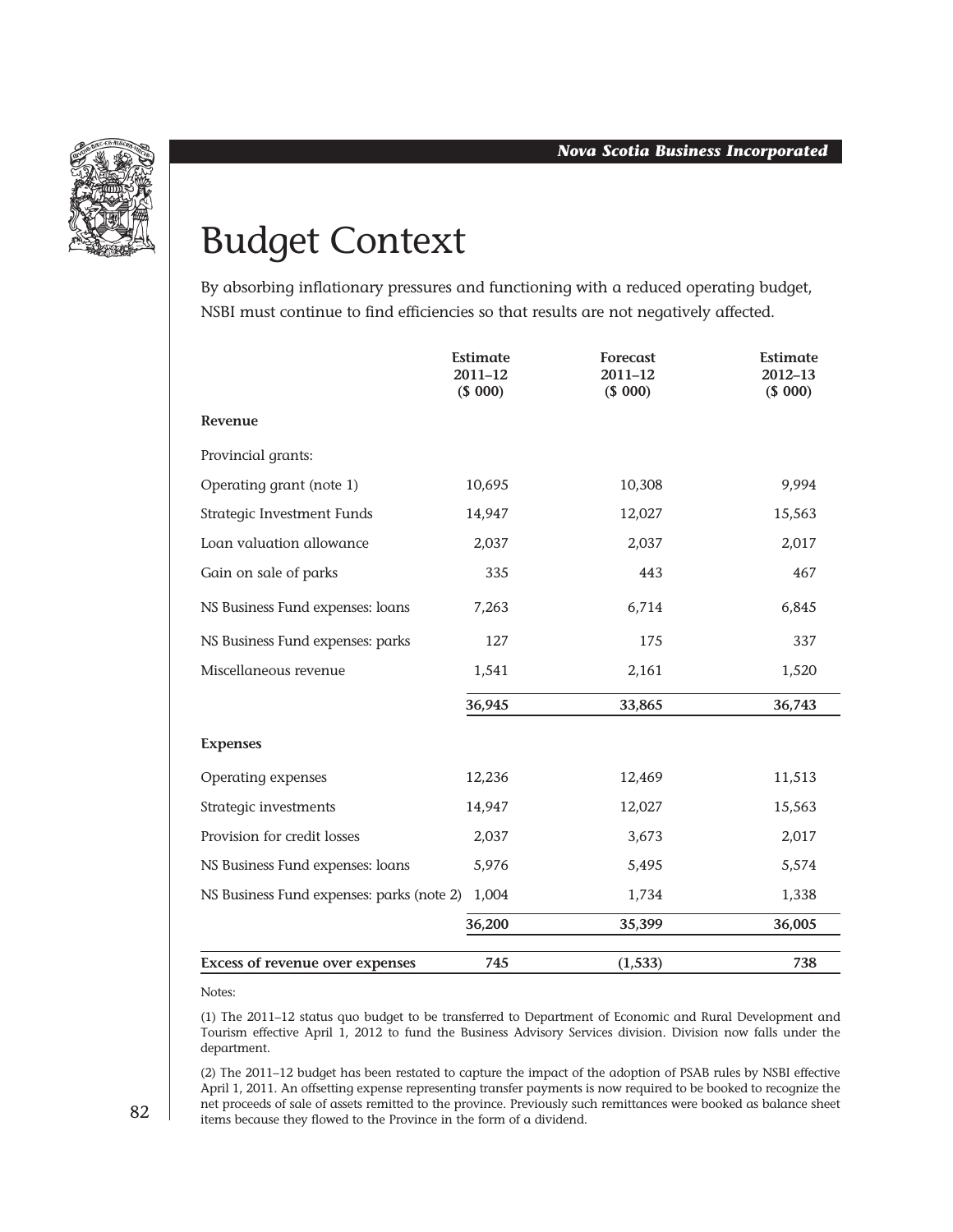Crown Corporation

## Outcomes and Performance **Measures**

NSBI holds itself to the highest standards of corporate governance and accountability. As a results-driven organization, NSBI remains committed to measuring results that directly affect the goals of the organization. Under its five-year plan, NSBI's key accountability metric will be built around its four key pillars: Driving Results and Impact, Operational Impact, Client Success, and People and Pride.

In 2012–2013, NSBI will continue to focus on helping its clients generate high-value opportunities. In doing so, NSBI will assist in creating corporate and personal taxes for the Province of Nova Scotia.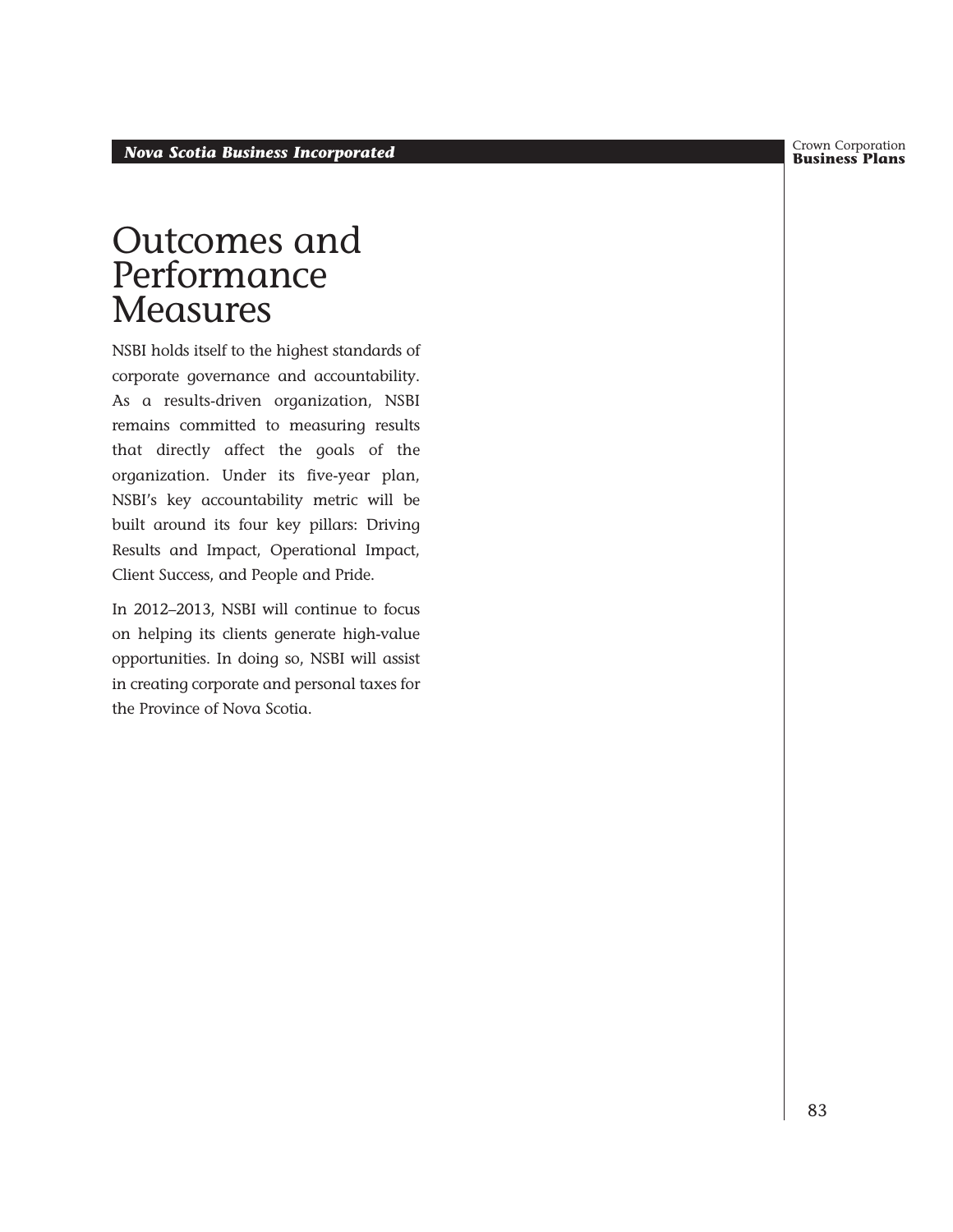| 84                                  |                                                                                                                               |                              |                        |                                                                                   |                                                                                       |
|-------------------------------------|-------------------------------------------------------------------------------------------------------------------------------|------------------------------|------------------------|-----------------------------------------------------------------------------------|---------------------------------------------------------------------------------------|
|                                     |                                                                                                                               |                              |                        | Outcomes and Performance Measures                                                 |                                                                                       |
|                                     | Core Business Area 1 Investment Attraction                                                                                    |                              |                        |                                                                                   |                                                                                       |
|                                     | Attract and grow leading-edge, sustainable business investment                                                                |                              |                        |                                                                                   |                                                                                       |
| Outcome                             | Measure                                                                                                                       | Base-year Data<br>$2010 - 1$ | $2012 - 13$<br>Targets | Trends                                                                            | Strategies to Achieve Target                                                          |
| Client investment in<br>Nova Scotia | committed by Investment<br>Number of projects<br>Attraction clients                                                           | n/a                          | $\overline{2}$         | 2008-09:10<br>2009-10:13<br>2011-12F: 9<br>2010-11:7                              | Seek new sustainable businesses to relocate or expand<br>in Nova Scotia               |
| Economic benefit to<br>Nova Scotia  | be created by Investment<br>Average gross salary of<br>new jobs forecasted to<br>Attraction clients <sup>1</sup>              | n/a                          | \$45,000               | 2011-12:F \$42,000<br>2010-11: \$51,316<br>2008-09: \$48,117<br>2009-10: \$44,071 | Attract and grow sustainable, export-oriented,<br>and value-added business investment |
| Fiscally prudent<br>financing       | investments (ROI) utilizing<br>strategic investment funds<br>Forecasted average<br>portfolio return on<br>(SIFs) <sup>2</sup> | n/a                          | 40% or greater         | 2011-12F: 40% or greater<br>2008-09: 70.1%<br>2009-10: 56.9%<br>2010-11: 47.9%    | Strategic utilization of payroll rebates to establish growth industries               |

**ARCEBALE** 

1 Average gross salary includes salary and benefits 1 Average gross salary includes salary and benefits

2 ROI is calculated by ("Maximum forecasted direct tax recoveries" less "Maximum forecasted payroll rebate payout" divided by "Maximum forecasted payroll rebate payout" 2 ROI is calculated by ("Maximum forecasted direct tax recoveries" less "Maximum forecasted payroll rebate payout") divided by "Maximum forecasted payroll rebate payout"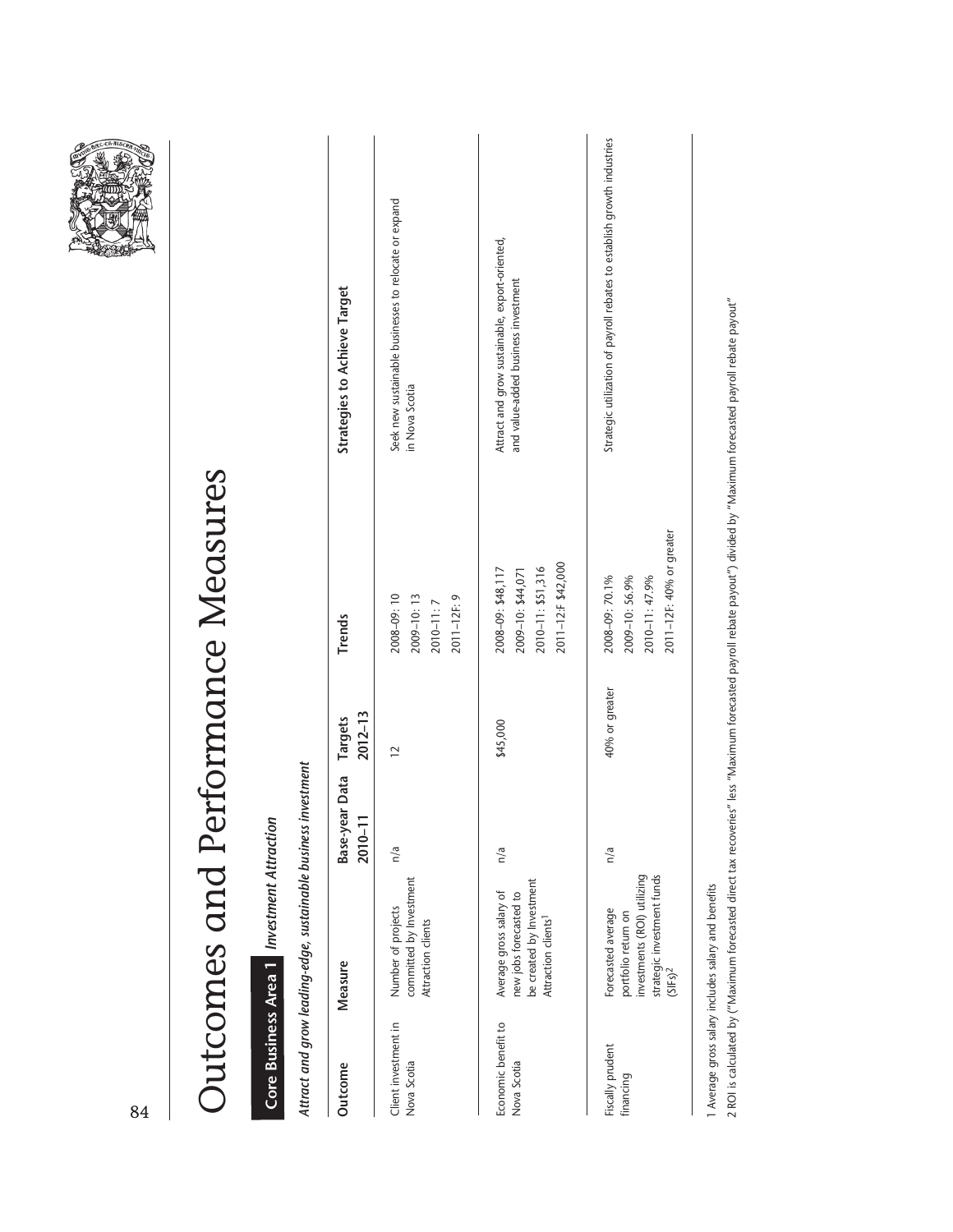|                                           | to succeed with business opportunities in both domestic and international markets               |                                  |               |                                                                                                             |                                                                                                              |
|-------------------------------------------|-------------------------------------------------------------------------------------------------|----------------------------------|---------------|-------------------------------------------------------------------------------------------------------------|--------------------------------------------------------------------------------------------------------------|
| Outcome                                   | Measure                                                                                         | Base-year Data Targets<br>2010-1 | $2012 - 13$   | <b>Trends</b>                                                                                               | Strategies to Achieve Target                                                                                 |
| New exporters<br>in Nova Scotia           | Number of new clients<br>reporting their first<br>export sale                                   | n/a                              | $\approx$     | n/a                                                                                                         | Work with ERDT and other partners to engage companies not<br>taking full advantage of international commerce |
| Market penetration<br>and diversification | advanced in existing<br>introduced to new<br>Number of clients<br>markets or further<br>markets | n/a                              | 325 clients   | 2011-12F: 304<br>2010-11:326<br>2008-09: 269<br>2009-10:287                                                 | Deliver tailored trade development services, including trade market<br>intelligence                          |
| Increased export sales                    | Client-reported actual and n/a<br>forecasted export sales                                       |                                  | \$200 million | 2008-09: \$155.7 million<br>2009-10: \$132.9 million<br>2010-11: \$140.3 million<br>2011-12F: \$194 million | Work with clients to focus on highest potential markets and<br>opportunities                                 |
|                                           |                                                                                                 |                                  |               |                                                                                                             |                                                                                                              |

Promote the growth of new and existing businesses in Nova Scotia by enabling them *Promote the growth of new and existing businesses in Nova Scotia by enabling them* 

 *Trade Development*

**Core Business Area 2** 

Core Business Area 2 Trade Development

Crown Corporation **Business Plans**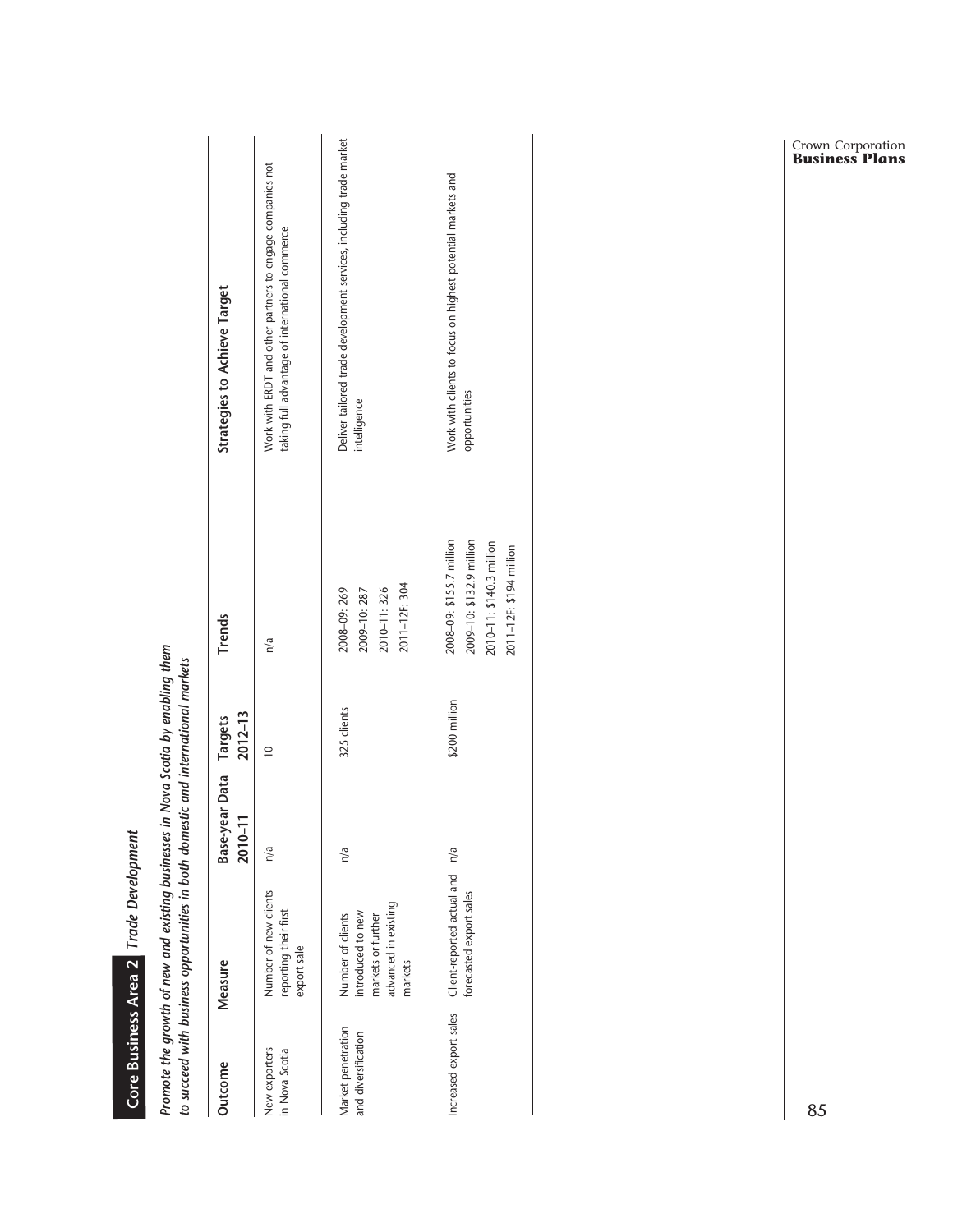|--|

# Core Business Area 3 Venture Capital  *Venture Capital* **Core Business Area 3**

Provide access to capital for promising Nova Scotia companies to help them achieve their full potential *Provide access to capital for promising Nova Scotia companies to help them achieve their full potential*

| Outcome                                             | Measure                                                                                | Base-year Data Targets<br>$2010 - 1$ | $2012 - 13$   | <b>Trends</b>                                          | <b>Strategies to Achieve Target</b>                                                                                                                |
|-----------------------------------------------------|----------------------------------------------------------------------------------------|--------------------------------------|---------------|--------------------------------------------------------|----------------------------------------------------------------------------------------------------------------------------------------------------|
| Incremental Equity<br>Investment                    | Number of venture capital n/a<br>projects authorized                                   |                                      |               | 2011-12F: 4<br>2008-09:5<br>2009-10:4<br>$2010 - 11:4$ | Deliver tailored equity financing solutions                                                                                                        |
| Positive portfolio<br>growth                        | Year over year portfolio<br>valuation growth                                           | n/a                                  | Base plus 10% | n/a                                                    | Provide capital, strategic direction, and advice to help<br>companies achieve their full potential                                                 |
| investment to the<br>Positive return on<br>province | strategic partnerships into<br>Number of new external<br>NSBI's portfolio <sup>1</sup> | n/a                                  |               | No exits to date                                       | companies achieve their full potential and provide a return<br>Provide capital, strategic direction, and advice to help<br>on the invested capital |
|                                                     |                                                                                        |                                      |               |                                                        |                                                                                                                                                    |

1 Significant external investor to one of NSBI's portfolio companies 1 Significant external investor to one of NSBI's portfolio companies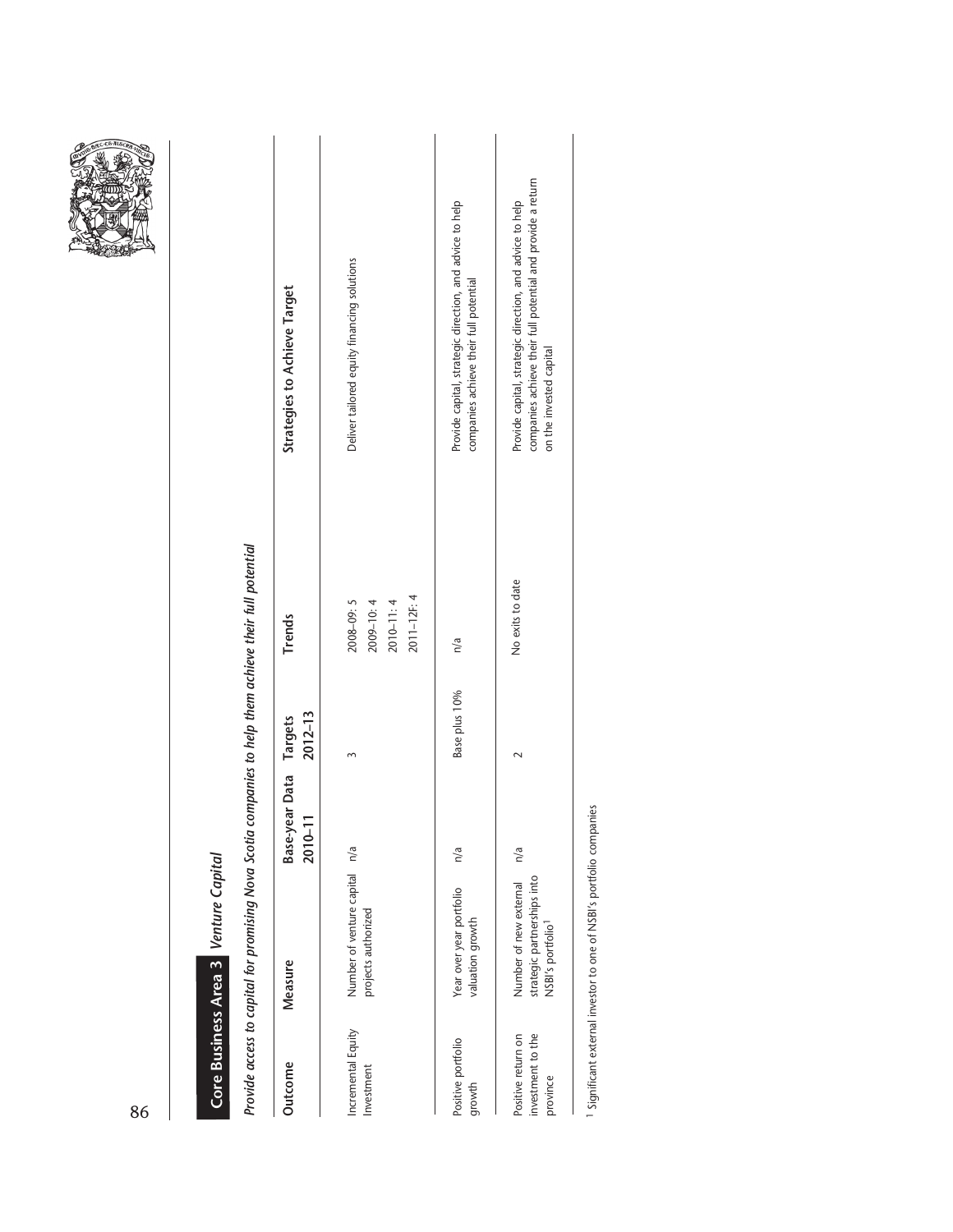|                                          | Core Business Area 4 Business Financing                                                                                                                                                                                      |                              |                        |                                                                                                                                                      |                                                                                        |
|------------------------------------------|------------------------------------------------------------------------------------------------------------------------------------------------------------------------------------------------------------------------------|------------------------------|------------------------|------------------------------------------------------------------------------------------------------------------------------------------------------|----------------------------------------------------------------------------------------|
|                                          |                                                                                                                                                                                                                              |                              |                        | Provide access to capital for new and existing businesses in Nova Scotia, with the intent of enhancing value-added growth for the province's economy |                                                                                        |
| Outcome                                  | Measure                                                                                                                                                                                                                      | Base-year Data<br>Ξ<br>2010- | $2012 - 13$<br>Targets | Trends                                                                                                                                               | <b>Strategies to Achieve Target</b>                                                    |
| investment projects<br>Incremental value | Number of business<br>financing projects<br>authorized                                                                                                                                                                       | n/a                          | 10 financings          | n/a                                                                                                                                                  | Deliver tailored trade development services, including business<br>financing solutions |
| Increased Export sales                   | Portfolio clients year over<br>year export sales growth                                                                                                                                                                      | n/a                          | 5%                     | 2011-12F: 304<br>2010-11:326<br>2008-09: 269<br>2009-10:287                                                                                          | Deliver tailored trade development services, including trade market<br>intelligence    |
| Partner for financing<br>solutions       | Leverage NSBI partner/<br>client ratio                                                                                                                                                                                       | n/a                          | Ratio of 0.5 to 1.0    | 2009-10:1.02<br>2008-09: 1.33<br>2010-11: 0.35<br>2010-11F: 0.5                                                                                      | Maintain co-investment philosophy                                                      |
| Notes:                                   | 1 Base-year data is not available as 2012-13 will be the base year for NSBI's next 5-year plan<br>3 The six projects included 5 loans and 1 material amendment<br>2 2011-12F: Trends are forecasts and are subject to change |                              |                        |                                                                                                                                                      |                                                                                        |

Crown Corporation **Business Plans**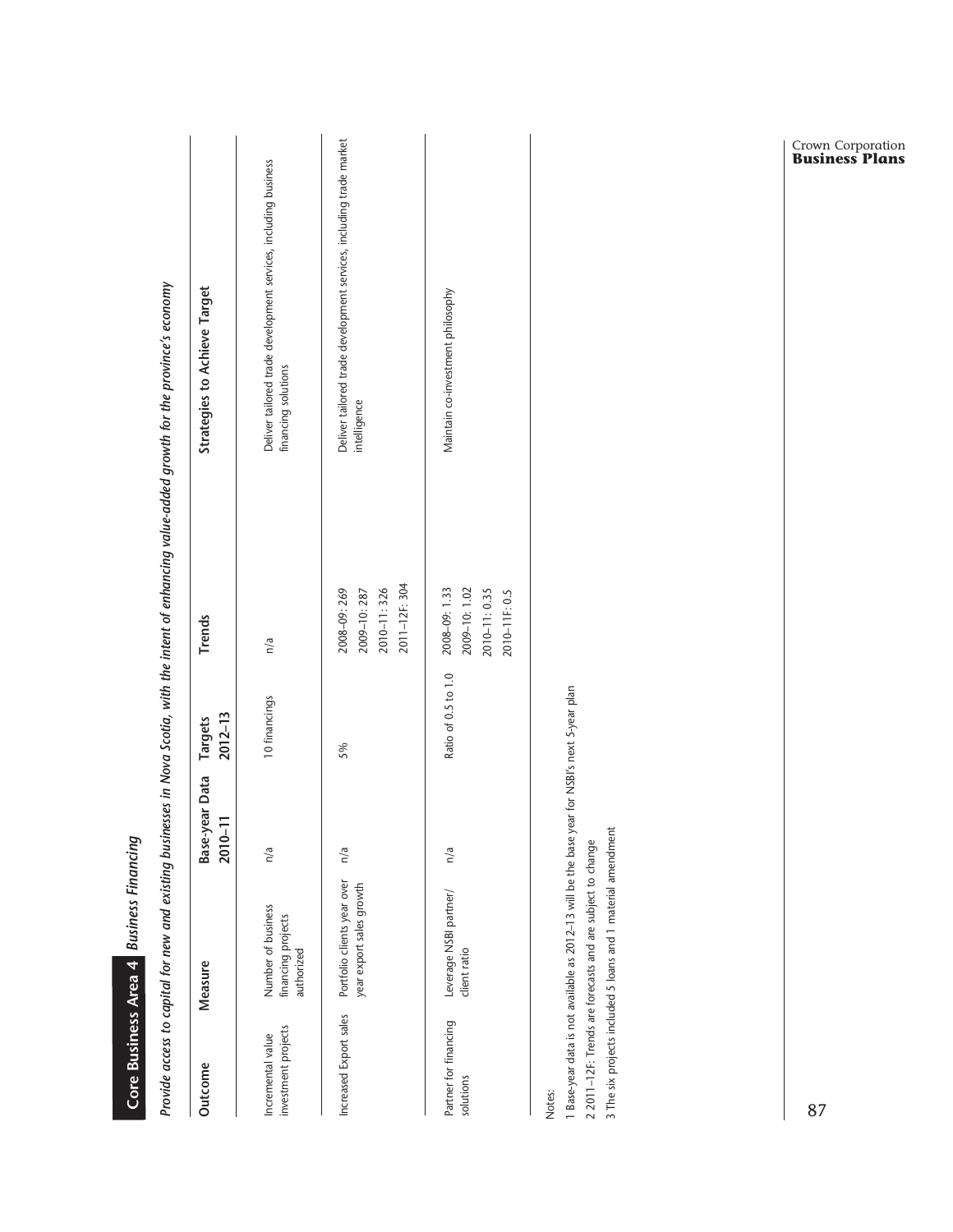

## Appendix 1

#### *Strategic Investment Funds Pursuant to NSBI Regulations, Policies, and Guidelines/Procedures: NSBI 2012–2013 Business Plan*

|                             | <b>Payroll Rebate</b>                                                                                                                                                                                                                                                                                                                                                                     |
|-----------------------------|-------------------------------------------------------------------------------------------------------------------------------------------------------------------------------------------------------------------------------------------------------------------------------------------------------------------------------------------------------------------------------------------|
| Overview                    | The Payroll Rebate is a discretionary, non-entitlement tool intended to promote targeted creation<br>of employment and payroll generation.                                                                                                                                                                                                                                                |
|                             | This financial incentive may be used when it can be shown that an applicant's project generates an<br>economic benefit to the province, which may include export development, external investment in the<br>province, or improved competitiveness of existing businesses, in one or more of the province's key<br>economic sectors.                                                       |
| Amount                      | Rebates will be equivalent to between 5% and 10% of the applicant's gross payroll, depending on the<br>applicant's strategic location or business sector and the economic benefit generated to the province.<br>Additional rebate may be considered where the applicant is hiring individuals with specific skills<br>or experience, or who are new members of the Nova Scotia workforce. |
|                             | All other Nova Scotia provincial government assistance with respect to the project must be<br>disclosed and may influence the rebate amount.                                                                                                                                                                                                                                              |
| Eligibility                 | The applicant's business must be considered eligible according to NSBI's operating regulations.                                                                                                                                                                                                                                                                                           |
|                             | Applications for assistance must be project-based. Projects are expected to create sustainable<br>long-term employment. Cyclical peaks in employment will not be considered for assistance.                                                                                                                                                                                               |
|                             | The project should result in the creation of at least 20 jobs (FTEs) in Nova Scotia. Projects creating<br>fewer than 20 FTEs will be considered when there is high strategic value or strong economic benefit.                                                                                                                                                                            |
|                             | Companies that have previously received assistance under the program will not be eligible for<br>additional assistance unless the project is incremental to the peak FTE level attained by the<br>company under the previously provided assistance.                                                                                                                                       |
|                             | Projects that are considered to be competitively harmful to existing Nova Scotia business<br>will not be considered.                                                                                                                                                                                                                                                                      |
|                             | The Applicant will collect and remit employee payroll taxes in accordance with the<br>Income Tax Act (Canada)                                                                                                                                                                                                                                                                             |
| Application<br>Requirements | Historical and/or projected financial statements of the company and any additional financial<br>information that may be required by NSBI to assess the financial viability of the company.                                                                                                                                                                                                |
|                             | Acceptable reports providing information with respect to the company's ownership, management,<br>products, markets, and suppliers sufficient for NSBI to complete an evaluation of the company's<br>operating risk.                                                                                                                                                                       |
|                             | Project plan, which may include project timelines, budgets, and anticipated impacts of the project<br>on the company's competitiveness.                                                                                                                                                                                                                                                   |
|                             |                                                                                                                                                                                                                                                                                                                                                                                           |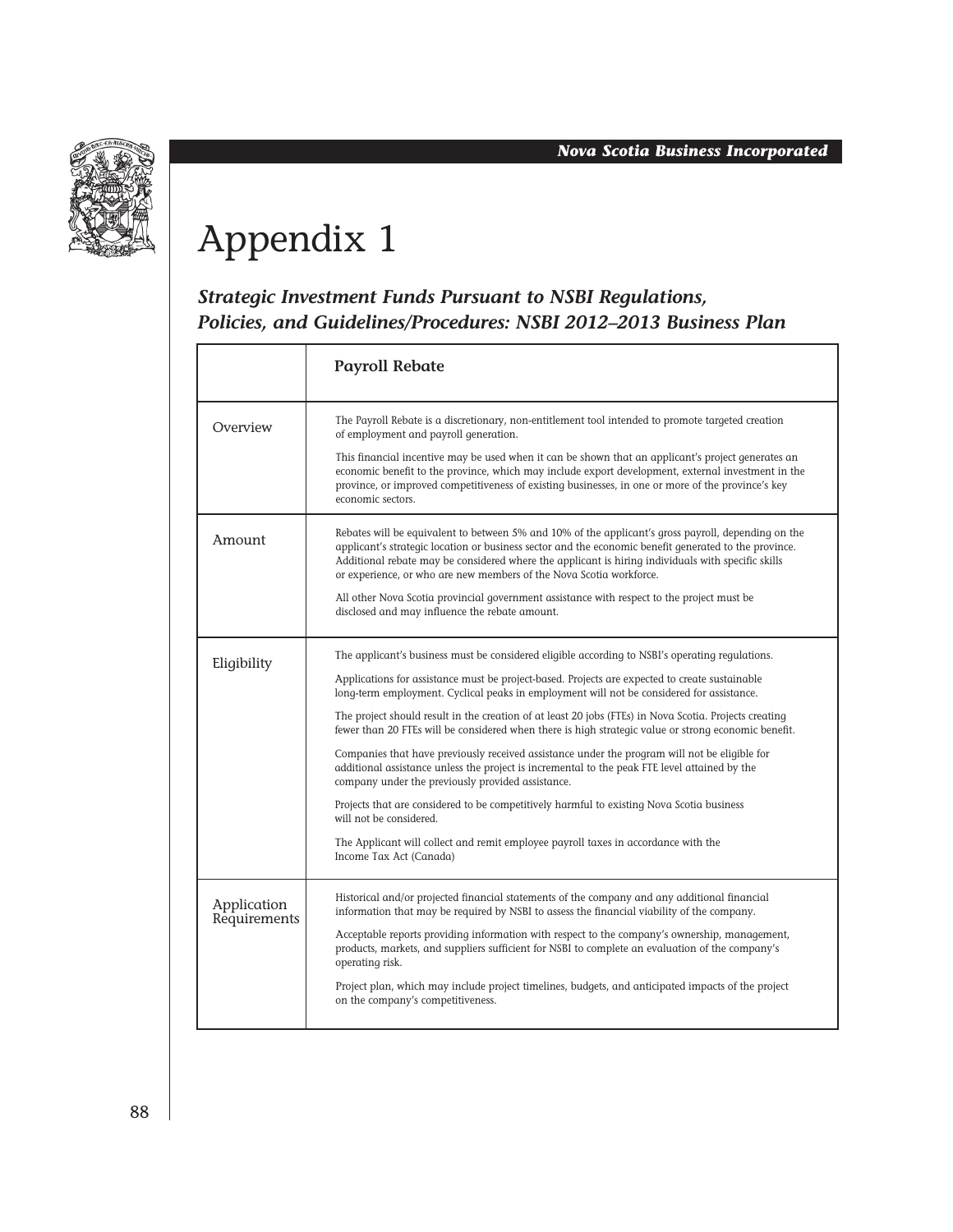**Business Plans** *Nova Scotia Business Incorporated*

Crown Corporation<br>**Business Plans** 

## Appendix 1 (continued)

*Strategic Investment Funds Pursuant to NSBI Regulations, Policies, and Guidelines/Procedures: NSBI 2012–2013 Business Plan*

|                           | <b>Payroll Rebate</b>                                                                                                                                                                                                                                                                                                                                                                                                                                                                                                                                                                                                                                                                                                                                                                                                                                                                                                                                                |
|---------------------------|----------------------------------------------------------------------------------------------------------------------------------------------------------------------------------------------------------------------------------------------------------------------------------------------------------------------------------------------------------------------------------------------------------------------------------------------------------------------------------------------------------------------------------------------------------------------------------------------------------------------------------------------------------------------------------------------------------------------------------------------------------------------------------------------------------------------------------------------------------------------------------------------------------------------------------------------------------------------|
| Criteria                  | The company and the project must have reasonable prospects (business plan) for continued<br>growth and success. The company should be profitable, with a proven track record. In addition,<br>the project should be mainly export oriented and/or be in a strategic economic sector.                                                                                                                                                                                                                                                                                                                                                                                                                                                                                                                                                                                                                                                                                 |
|                           | The company must also demonstrate:                                                                                                                                                                                                                                                                                                                                                                                                                                                                                                                                                                                                                                                                                                                                                                                                                                                                                                                                   |
|                           | • strong management (corporate and local)                                                                                                                                                                                                                                                                                                                                                                                                                                                                                                                                                                                                                                                                                                                                                                                                                                                                                                                            |
|                           | compliance with Environment Act, Occupational Health and Safety and<br>Labour Standards Code (if already established in Nova Scotia)                                                                                                                                                                                                                                                                                                                                                                                                                                                                                                                                                                                                                                                                                                                                                                                                                                 |
|                           | economic benefit to the province (e.g., estimated number of jobs created linkages<br>٠<br>with other sectors, improved competitiveness, non-competition with Nova Scotia<br>industries, import substitution)                                                                                                                                                                                                                                                                                                                                                                                                                                                                                                                                                                                                                                                                                                                                                         |
|                           | an acceptable credit history<br>٠                                                                                                                                                                                                                                                                                                                                                                                                                                                                                                                                                                                                                                                                                                                                                                                                                                                                                                                                    |
|                           |                                                                                                                                                                                                                                                                                                                                                                                                                                                                                                                                                                                                                                                                                                                                                                                                                                                                                                                                                                      |
| Performance<br>Conditions | Assistance is contingent on specific targets the company must achieve, which will typically<br>be the creation of $(x)$ jobs by (date), with an average annual salary/wage of $\oint$ (amount).<br>These targets are expected to still be in place at the end of the rebate period.<br>The applicant must provide an annual report, which will typically be an auditor's report,<br>certifying that the employment, wage and other targets have been achieved. The report must<br>contain the following information:<br>• Incremental gross wage or payroll bill (including benefits) and the number of incremental<br>employees and hours worked according to the Company's records on each anniversary date<br>from the project commencement;<br>Gross wage or payroll bill (including benefits) and the total number of employees of the<br>٠<br>company on each anniversary date from the project commencement.<br>• Incremental employees province of residence |
| Payment<br>Terms          | Rebates will be paid following provision by the company of all information required by NSBI<br>to verify compliance with the terms and conditions of the payroll rebate agreement.                                                                                                                                                                                                                                                                                                                                                                                                                                                                                                                                                                                                                                                                                                                                                                                   |
|                           | In most cases, rebates will be paid annually on each anniversary from the project commencement;                                                                                                                                                                                                                                                                                                                                                                                                                                                                                                                                                                                                                                                                                                                                                                                                                                                                      |
|                           | Payment term generally average five years.                                                                                                                                                                                                                                                                                                                                                                                                                                                                                                                                                                                                                                                                                                                                                                                                                                                                                                                           |
|                           |                                                                                                                                                                                                                                                                                                                                                                                                                                                                                                                                                                                                                                                                                                                                                                                                                                                                                                                                                                      |